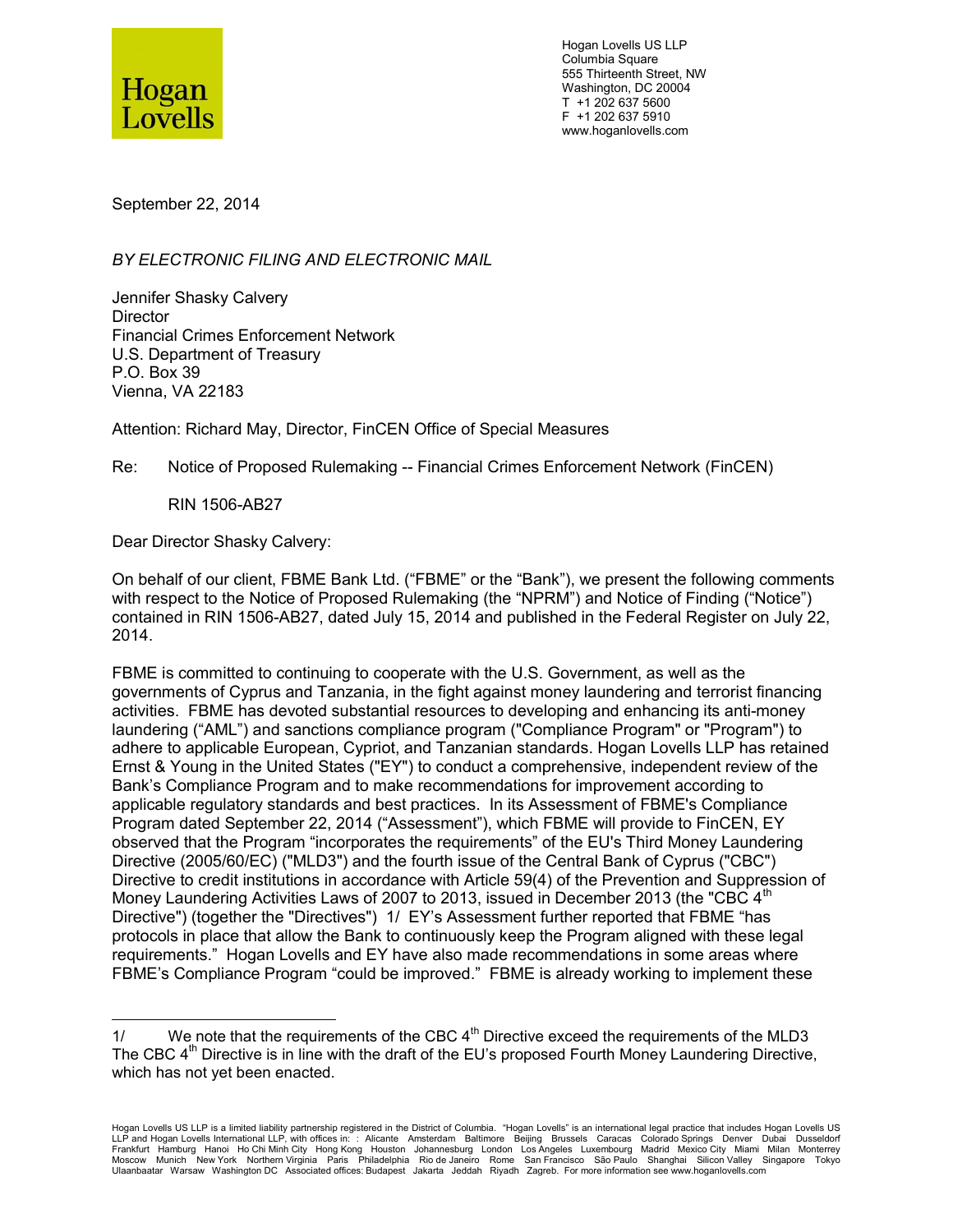recommendations, and the Bank will continue to enhance its Compliance Program to the satisfaction of FinCEN.

FBME has carefully reviewed the Notice and the NPRM. On the basis of this review and FBME's ongoing enhancement of its Compliance Program, FBME respectfully requests that FinCEN withdraw the Notice and the NPRM. Hogan Lovells respectfully submits that a complete review of the Bank's current Compliance Program and its plans for enhancing certain aspects of the Program will demonstrate that FinCEN should not impose the fifth special measure under Section 311 of the USA PATRIOT Act.

Rescission of the regulatory proposal here would be consonant with the purposes of Section 311. As the Department of the Treasury has noted, Section 311 special measures can spur rehabilitative conduct on behalf of the affected financial institution:

"In some instances, the entities of primary money laundering concern have rehabilitated their practices and implemented significant reforms to mitigate some of the risks and vulnerabilities identified as supporting the finding of primary money laundering concern. In such circumstances where the continuing risks to the U.S. financial system appeared to be diminished, Treasury has decided not to pursue a final rule implementing special measures and notice has been given to rescind the regulatory proposal." 2/

At the outset of this comment, FBME wishes to make the following key points:

- 1. FBME's current Compliance Program incorporates the requirements of the Directives. FBME's compliance with these laws has been reviewed by EY and (also very recently) by KPMG AG WPG Frankfurt ("KPMG"). As described in section I.L.2. below, in 2013, KPMG determined that FBME's compliance policies were "comprehensive", and that the Bank's Compliance Program was "in principle in compliance" with the standards set by its regulators.
- 2. In response to program enhancement recommendations made by previous audits, FBME has substantially strengthened its Compliance Program over the last two years.
- 3. FBME and its officers and directors do not in any way condone the "use" of the Bank for illicit purposes and strive to prevent such misuse.
- 4. Some of the statements in the Notice are incorrect. Others appear to be based on incomplete information. FBME seeks to clarify these discrepancies in this comment and in its ongoing engagement with FinCEN.
- 5. In some cases, FBME filed a Suspicious Transaction Report to MOKAS (Republic of Cyprus' Unit for Combating Money Laundering) regarding events that appear to be related to those described in the Notice.
- 6. The Treasury Department's proposed rulemaking has had a significant adverse impact on the business activities of FBME and its customers and CBC's actions to place FBME

<sup>2/</sup> U.S. Department of the Treasury, "Fact Sheet: Overview of Section 311 of the USA Patriot Act," (May 22, 2012), available at http://www.treasury.gov/press-center/press-releases/Pages/tg1591.aspx.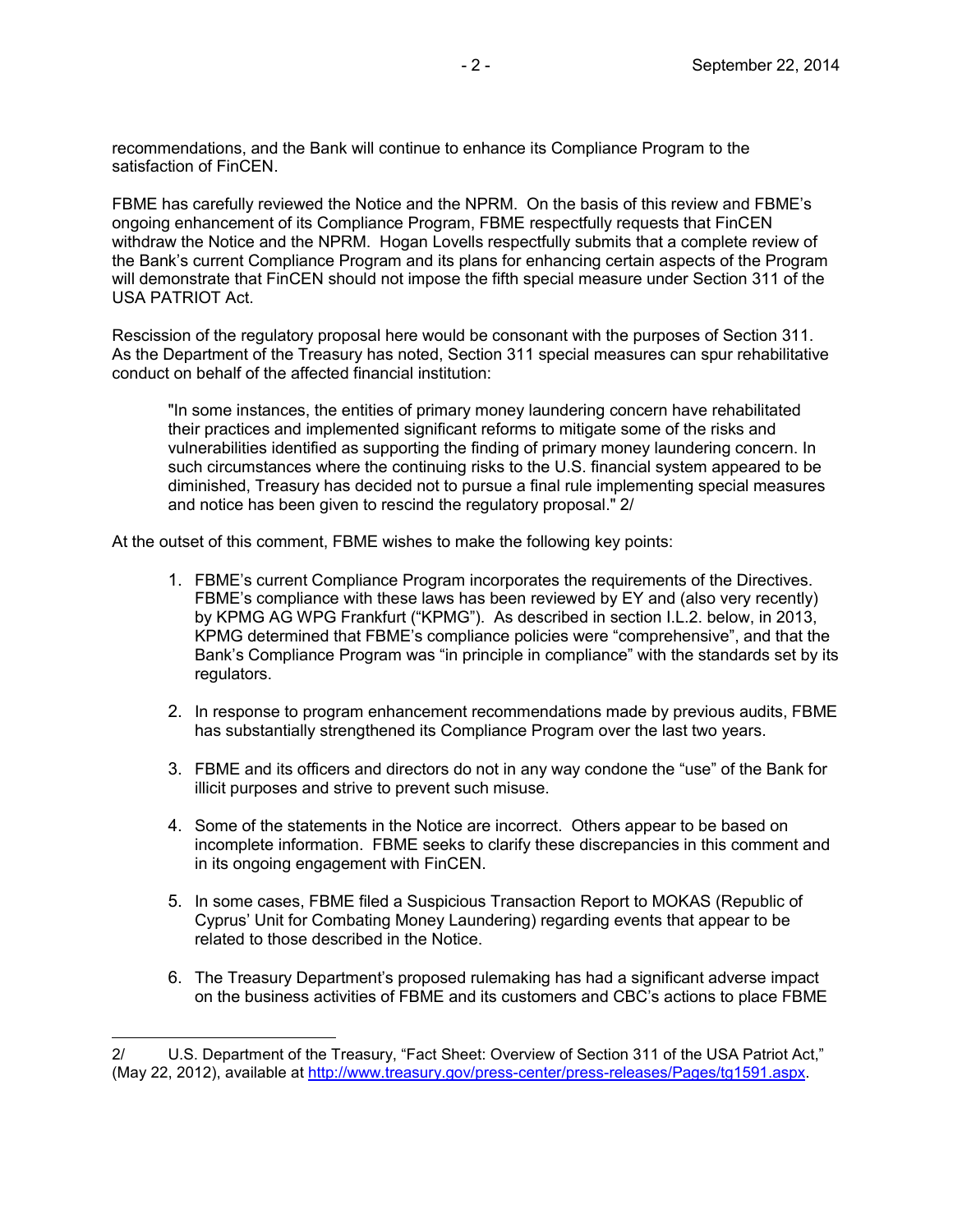in resolution proceedings 3/ have not allowed the Bank to maintain its business. FBME's inability to function has, in turn, damaged the ability of thousands of FBME's business clients from operating their businesses. FBME therefore respectfully requests that FinCEN work with all appropriate dispatch in assessing FBME's response to the NPRM.

Section I of this comment describes FBME's Compliance Program. As EY found in its Assessment, "FBME's AML policies are in line with the applicable requirements of the Directives." The Bank's policies and procedures provide fulsome coverage of AML issues including KYC procedures, documentation for personal and corporate accounts, procedures for high-risk customers and approved third parties, monitoring of accounts and transactions, suspicious transaction reporting, employee training, and the role of the Money Laundering Compliance Officer. In January 2010, the Bank invested in industry-leading tools for transaction monitoring, employing Oracle's Mantas monitoring platform to review past transactions, and implementing CGI HotScan to screen all incoming and outgoing SWIFT transactions in real time against international sanctions lists. In March 2011, the Bank designated a new, highly qualified AML Compliance Officer and Global Head of Compliance, who has further invigorated the activities and increased the resources of the Compliance Department.

Section II of this comment addresses some of the specific statements in the Notice. This section responds to some statements in the Notice that are inaccurate, have been taken out of context, or require additional explanation. Unfortunately, FBME is unable to respond fully to other statements in the Notice because the Notice lacks information required for the Bank to identify the transaction(s) at issue, and the Treasury Department has not shared any additional information pertaining to the alleged transaction-specific activities with the Bank. The Bank takes seriously any allegation that its customers have used the Bank for illicit or illegal purposes. FBME looks forward to providing additional information to FinCEN and cooperating with U.S., Cypriot, and Tanzanian officials to halt any possible criminal or other illicit activities of third parties involving the Bank.

### **I. FBME'S ANTI-MONEY LAUNDERING COMPLIANCE PROGRAM**

### **A. Overview of the Bank and the Program**

FBME has been consistently operating in Cyprus for over 30 years. The Notices point out that during this time period, FBME has twice changed its country of incorporation. However, the Notices do not provide the context for these moves, which in both cases involved changing circumstances in FBME's country of incorporation that hindered FBME's ability to function as a legitimate international commercial bank.

In 1977, Michel Ayoub Saab and his son Ayoub-Farid M. Saab moved to Cyprus. Later that same year, the Federal Bank of Lebanon ("FBL"), a Lebanese retail bank owned by the Saab family, opened a representative office in Cyprus. Cyprus had close proximity to Lebanon, was a stable country, and had established good international communications networks.

In 1982, the Saab family sought to incorporate an international commercial bank in Cyprus. The CBC, however, was unwilling as a matter of policy to take on home supervisory responsibility over international banks that were not among the large international banks. Instead, the CBC required

<sup>3/</sup> On July 18, 2014, the CBC announced that it was taking over management of the operations of the Bank's Cyprus branch. The Resolution Committee (appointed to manage the Bank) subsequently issued a Decree placing the branch under resolution and providing that the expressed purpose of the Decree was the sale of the Bank's operations in Cyprus.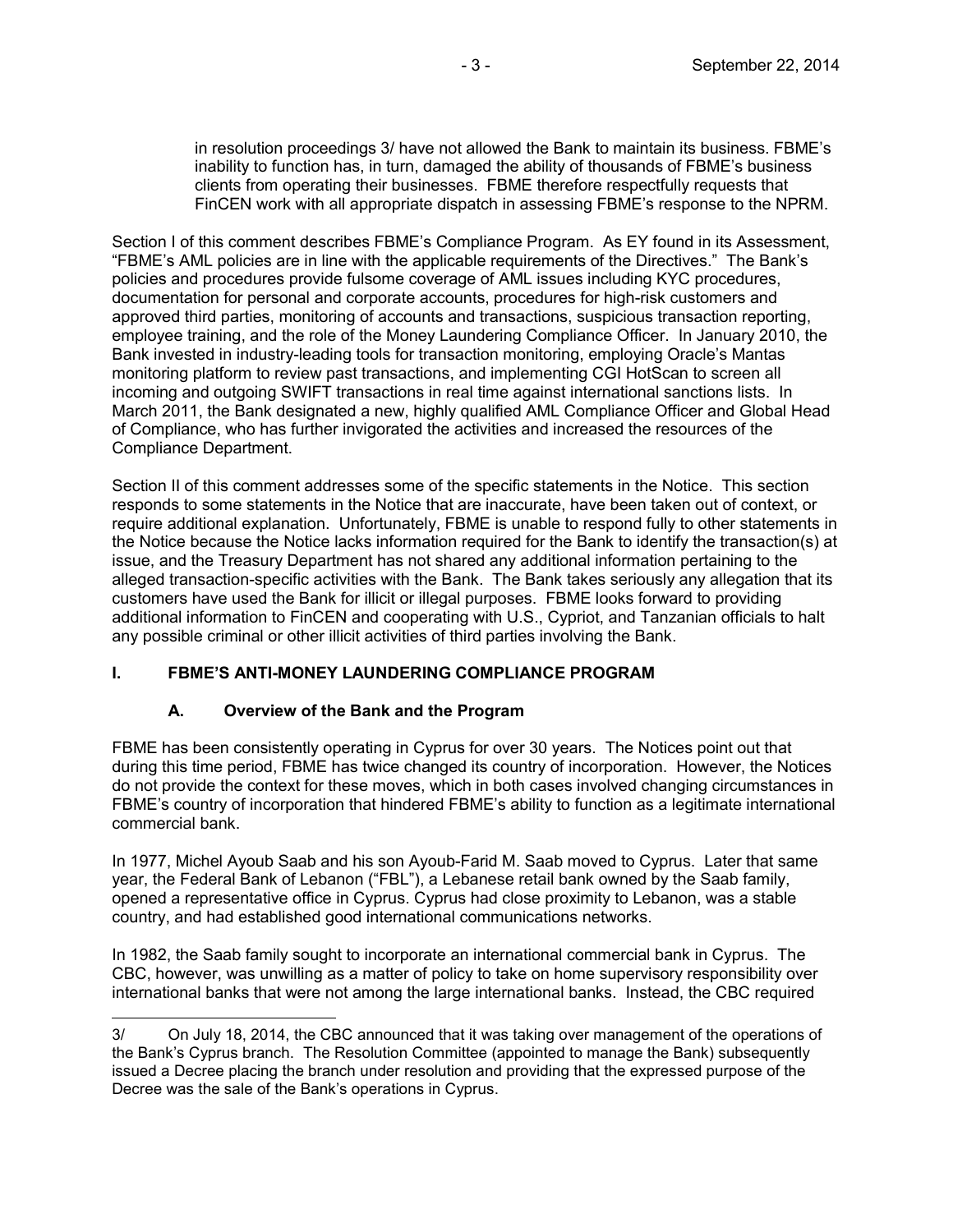the Saab family to establish its international bank in Cyprus as a subsidiary of a bank headquartered outside Cyprus. Accordingly, in 1982, the Saab family formed FBME (then named Federal Bank of the Middle East Ltd.) in Cyprus as a subsidiary of FBL, with fifty-one percent of the shares owned by FBL and forty-nine percent owned by Michel Ayoub Saab, Ayoub-Farid M. Saab, and Fadi M. Saab.

In 1985, security deteriorated in Lebanon due to the Syrian occupation. The Saab family, who are members of the Lebanese-Christian minority, became concerned about the possibility of the occupying power nationalizing Lebanese banks, including FBL, which had been occurring elsewhere in the region at the time. The Saab family therefore decided to protect FBME by removing FBL from its ownership structure. In 1986, Michel Ayoub Saab, Ayoub-Farid M. Saab, and Fadi M. Saab acquired FBL's fifty-one percent ownership interest in FBME. At that time, FBME and FBL became unrelated legal entities. FBME was no longer a subsidiary of FBL, and the two entities have remained separate to the present day, although they are both presently owned by Ayoub-Farid M. Saab and Fadi M. Saab.

In 1985, FBME discussed with the CBC its options for incorporating the Bank in a foreign jurisdiction and maintaining a Cyprus branch. The CBC expressed to FBME that it would be advisable if FBME approached the Cayman Islands Monetary Authority ("CIMA") for a full banking license. The CBC made the necessary introductions and the Saabs took steps to apply for a "Banking License B" for a Cayman Islands incorporated company, Federal Bank of the Middle East Ltd ("FBME-CY"), which would allow a fully operating branch then to be based in Cyprus. Consequently, in 1986 FBME-CY changed its country of incorporation and primary banking license to the Cayman Islands. FBME's international banking business operations remained in Cyprus.

With the approval of the CBC and CIMA, FBME therefore incorporated itself in the Cayman Islands, and the Cyprus operations became a branch of the Bank. In 1987, the Cyprus branch received a license from the CBC to carry out banking business in Cyprus. In 1991, Michel Ayoub Saab passed away, and Ayoub-Farid M. Saab and Fadi M. Saab inherited their father's shares and became equal owners of FBME.

FBME's decision to move its headquarters to Tanzania was not motivated by any attempt to escape Cayman regulation, as the Notice seems to suggest. In 2001, fifteen years after FBME was incorporated in the Cayman Islands, the Cayman Islands amended its banking legislation to require all banks headquartered in the Cayman Islands to establish a physical presence there or cease conducting business in the Islands after April 2003. 4/

CIMA viewed this change in the law as a requirement to have a substantial physical and management presence in the Cayman Islands, which would have involved at least one of the Saab brothers residing in the Islands. Given the Bank's international customer base (in particular its geographic spread) and the fact that its existing work force was located primarily in Cyprus, the Bank decided that it made little business sense to establish a substantial physical and management

<sup>4/</sup> In April 2001, the Banks and Trust Companies Law (2001 Revision) was amended to require all banks that were not a subsidiary or branch of a bank licensed in a country or territory outside the Islands to establish a physical presence in the Cayman Islands by January 2002. In December 2002, the Cayman Islands Law was further revised so as to provide that a holder of a "B" license which is not a subsidiary or branch of a bank licensed in a country or territory outside the Islands, shall not after April 2003 carry on business in the Islands unless it has such resources (including staff and facilities) and such books and records as the Authority considers appropriate with regard to the nature and scale of the business.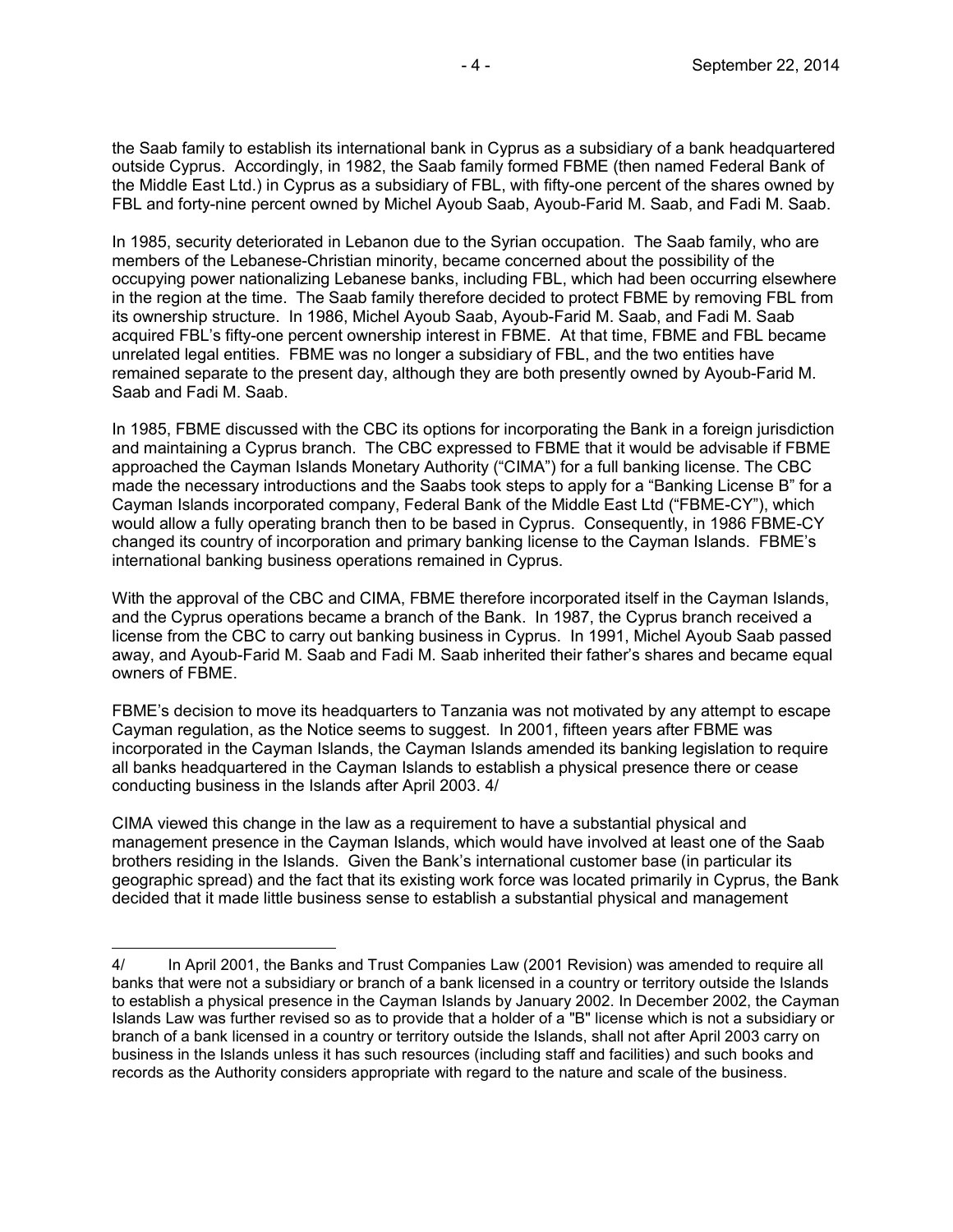presence in the Cayman Islands. It therefore, once again, became necessary for FBME to find a new jurisdiction from which it could obtain a "Home License."

By this time, the Bank had already been doing some business in Africa and had targeted the continent as a region for expansion. FBME investigated various countries and spoke with different regulatory authorities, including representatives from the International Monetary Fund and the World Bank while visiting the Central Bank in Tanzania. The opportunity arose in 2003 for FBME to acquire from the Bank of Tanzania certain assets of Delphis Bank, which the Bank of Tanzania then held in receivership. FBME did not acquire Delphis Bank, but purchased certain assets and assumed certain liabilities. CIMA enabled this process to be accomplished by extending the April 2003 deadline first to July 2003, and then again to September 2003. Neither of these two extensions was linked by CIMA to any change in the capital structure of the Bank.

FBME moved its headquarters to Tanzania, obtained a license from the Bank of Tanzania, and began operations on September 12, 2003. Due to these changes and the fact that its customer base was primarily from Europe and the Commonwealth of Independent States ("CIS"), the Federal Bank of the Middle East Ltd. formally changed and shortened its name to FBME Bank Ltd. on August 4, 2005.

FBME is headquartered in Tanzania 5/ and operates primarily in Cyprus, owing to its legacy connection to the island. FBME is the longest established international bank in Cyprus, having operated continuously on the island since 1982. As of July 15, 2014, FBME had 375 employees, including 225 in Cyprus. 6/

FBME has a geographically diverse client base of international companies and individuals located in more than fifty countries. The Bank specializes in international commercial transactions accommodating high net worth individuals' banking needs, ranging from portfolio management to payment solutions. Of FBME's current customers, approximately 33.2% of deposits are from Europe, 35.4% are from the CIS market, 13.0% are from Asia, 11.3% are from sub-Saharan Africa,

"The FATF welcomes Tanzania's significant progress in improving its AML/CFT regime and notes that Tanzania has established the legal and regulatory framework to meet its commitments in its action plan regarding the strategic deficiencies that the FATF had identified in October 2010. Tanzania is therefore no longer subject to FATF's monitoring process under its on-going global AML/CFT compliance process. Tanzania will work with ESAAMLG as it continues to address the full range of AML/CFT issues identified in its mutual evaluation report."

FATF, "Improving Global AML/CFT Compliance: on-going process - 27 June 2014 (Tanzania)," available at http://www.fatf-gafi.org/countries/s-t/tanzania/documents/fatf-compliance-june-2014.html. The United States is an observer to the Eastern and Southern Africa Anti-Money Laundering Group ("ESAAMLG"), and Tanzania has been a member of the ESAAMLG since its inception in 1999. In fact, the ESAAMLG was launched in Arusha, Tanzania.

6/ FBME Card Services Ltd ("FBMECS") had employed an additional 105 people, but 75 of those were laid off in August 2014 due to the refusal by the Special Administrator (appointed by the CBC to administer the Cyprus branch while under resolution) to settle with card companies and local merchants, causing FBMECS to suspend all activity. FBMECS currently employs 30 people.

<sup>5/</sup> The Financial Action Task Force ("FATF"), of which the United States is a member and cooperating and supporting nation, has found Tanzania's banking system to have sufficient AML/CFT controls in place. As FATF stated in a June 27, 2014 press release: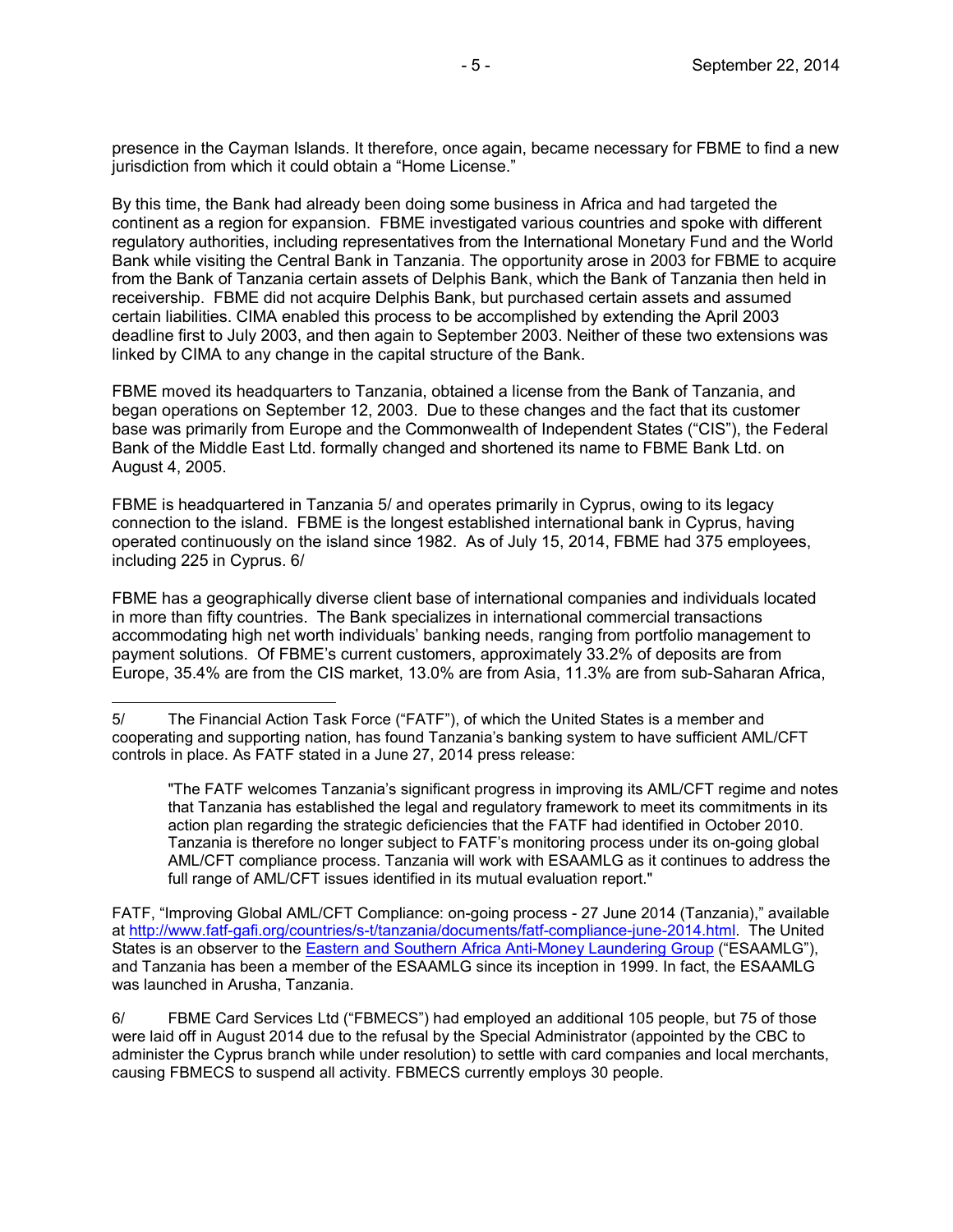4.3% are from the Americas, 2.5% are from the Middle East and Northern Africa, and 0.3% are from other locations. In 2013, the Bank had assets (e.g. cash balances, customer loans, property, etc.) of approximately 2.78bn US Dollars; liabilities (e.g. customer deposits) of 2.6bn US Dollars and total capital and reserves of 173m US Dollars. FBME's prudent financial management has proven successful, allowing the Bank to maintain a healthy financial condition amidst recent financial crises both internationally and in Cyprus. As of July 18, 2014, FBME's Cyprus branch had a liquidity ratio of 104%.

FBME is committed to complying with the laws and regulations of the Bank of Tanzania and the CBC. The Bank's Compliance Program has evolved in response to developing legal authorities within Europe, including the EU's MLD3, as implemented in Cyprus by The Prevention and Suppression of Money Laundering Activities Law (which came into force in Cyprus on January 1, 2008) (the "Law"). The CBC subsequently issued local directives, most recently the CBC  $4^{\text{th}}$ Directive which sets forth specific policy, procedures and control systems that all credit institutions should implement for the effective prevention of money laundering and terrorist financing so as to achieve full compliance with the Law (as amended since 2008).

## **B. Anti-Money Laundering Compliance Policies**

The Bank has an extensive Manual of Policies and Procedures (the "Manual") that includes a detailed Compliance section. According to EY's Assessment, the Manual "is in line with the applicable requirements of the [CBC and EU] Directives."

Adopted in its current form in October 2006, the Manual is provided to all employees and is available electronically on all employee computer desktops as a shortcut from the shared drive of all Bank departments. Compliance personnel annually review and revise the Manual to implement enhancements to the Bank's Compliance Program or as and when prompted by changes in legal and regulatory requirements, industry best practices, or the recommendations of internal or external audits. Since its adoption in 2006, the Manual has been approved by senior management and the Bank's Board of Directors at least annually and whenever there were changes to law or policy that required updates to the Manual.

The Manual's Compliance section provides detailed policies and procedures covering AML issues, including but not limited to: KYC procedures, required documentation for personal and corporate accounts, procedures for high-risk customers, monitoring of accounts and transactions, and the role of the Money Laundering Compliance Officer. Further discussion of these and other topics is below.

# **C. Money Laundering Compliance Officer**

FBME's Board of Directors has appointed a Money Laundering Compliance Officer ("MLCO") to oversee the Compliance Program and to report regularly his or her assessment of such compliance to the Board. Following the retirement of her predecessor in March 2011, FBME's current MLCO took over the position with the benefit of her predecessor's assistance as an advisor for a short time period to facilitate a smooth transition and provide any necessary information and training.

The current MLCO received her M.B.A. from Harvard Business School and has over a decade of banking experience. She holds a diploma in Compliance from the International Compliance Association in the United Kingdom and has studied international law. She started working at the Bank in 2009 and in 2011 became the MLCO and Group Head of Compliance. As evidenced by the CBC correspondence approving her appointment in April 2011 and as noted by EY in its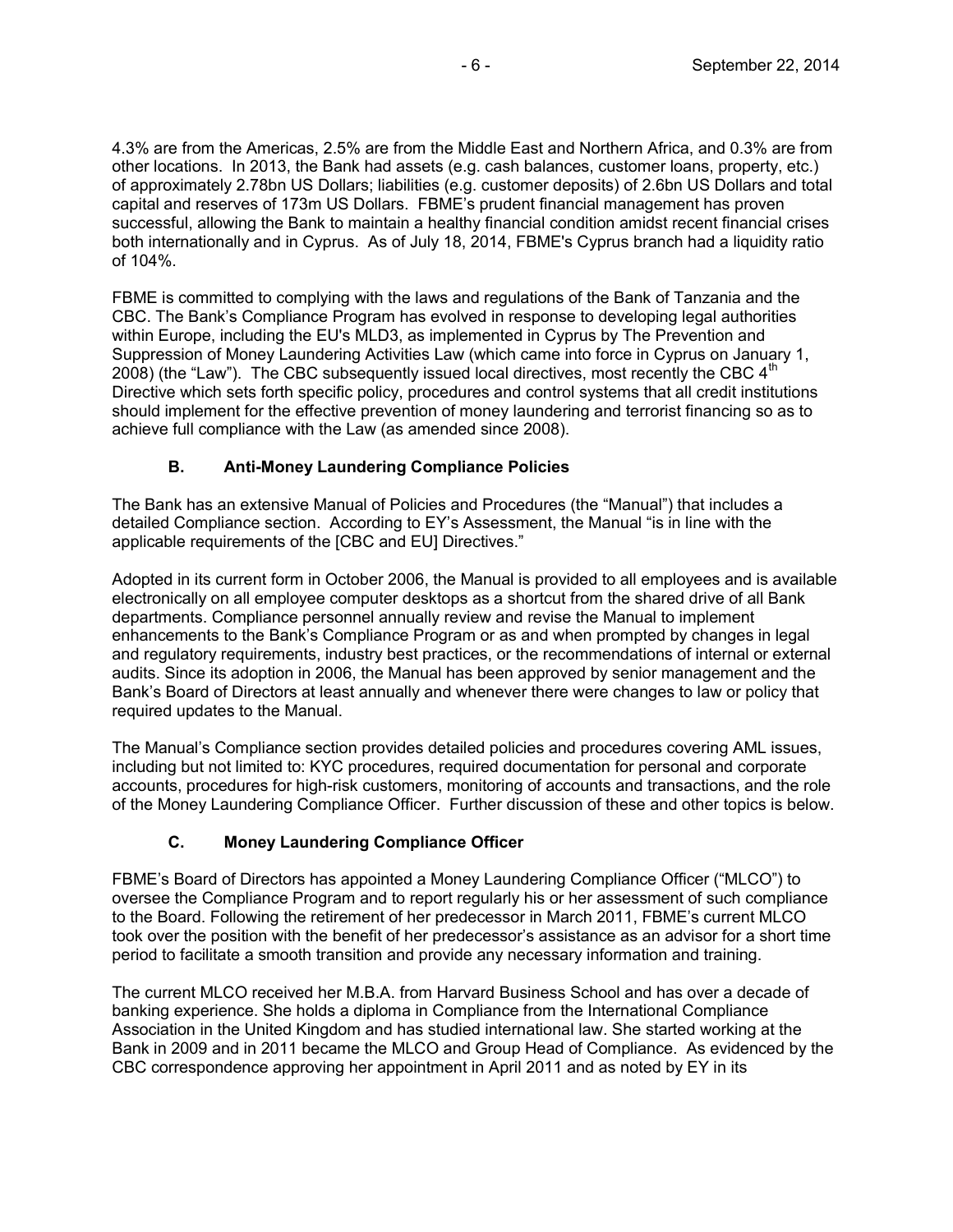Assessment, FBME's MLCO "has the requisite qualifications (e.g., knowledge, skills, experience) and seniority to discharge her duties."

The MLCO's duties include, among others, effective implementation of the Compliance Program. Thus, the MLCO oversees the provision of training to employees, and is responsible for assessing and managing the risks emanating from existing and new customers. The MLCO also serves as a first point of contact for AML regulators. The MLCO directs the submission of suspicious transaction reports to the appropriate authorities and the maintenance of a registry of all such reports.

The Compliance Department reports to the MLCO / Group Head of Compliance, who in turn reports directly to the Board of Directors. The MLCO / Group Head of Compliance has been a member of the Executive Committee, which is the most senior management committee in the Bank, since that committee was formed in 2012. The MLCO delivers an annual report on the state of the Compliance Program to the Board of Directors and the Executive Committee. The MLCO's report to the Board includes an overview of new measures implemented to comply with the CBC's applicable directives, the findings and recommendations of any new audit results, the number of suspicious transaction reports submitted to MOKAS with any particular trends identified, the number of suspicious transactions investigated by the MLCO for which no report was filed with MOKAS, preparation of any recent internal suspicion reports, the identification of any gaps in monitoring, due diligence or other compliance functions, a summary of key information related to high-risk customers, an update on AML employee training, and any other information necessary to keep the Board apprised of AML developments within the Bank. (Additionally, in her role as Group Head of Compliance, she reports to the Board semiannually on general compliance matters, including AML, for FBMECS and FBME's Tanzanian operations.)

In 2014, the Board appointed an Alternate MLCO to assist the MLCO with her duties or formally act in her place in the case of absence or illness. Before joining FBME, the Alternate MLCO worked in the credit department of Commerzbank in Berlin. She began working at FBME in July 2007 and has served in the Account Opening section assisting the Head of the section and the Compliance Department, where she is currently an Assistant Manager (in addition to her Alternate MLCO duties).

#### **D. Compliance Department**

FBME is committed to maintaining a compliance program in line with or exceeding regulatory requirements and industry best practices of comparably-sized, similarly-located banks. When it named its new MLCO in 2011, FBME empowered its MLCO with the authority and resources necessary to expand and enhance the Compliance Program.

FBME and its management welcome regular feedback from internal and external sources such as auditors, correspondent banks, and regulators in order to identify and implement any necessary program enhancements. In response to recommendations and requests by the CBC, internal and external auditors, and Compliance Department leadership, FBME has taken significant steps to bolster its policies, procedures, and practices and has dramatically augmented the Compliance Department's resources. FBME has steadily increased the size and capability of the Compliance Department, which has tripled in size in five years, from six employees in 2009 to eighteen employees in 2014.

The current Compliance Department consists of seasoned professionals who have broad experience across the Bank. They draw from their understanding of how other departments function in order to ensure a healthy, seamless relationship between the compliance and business functions. In June 2011, the MLCO restructured the Compliance Department to provide dedicated functions for specific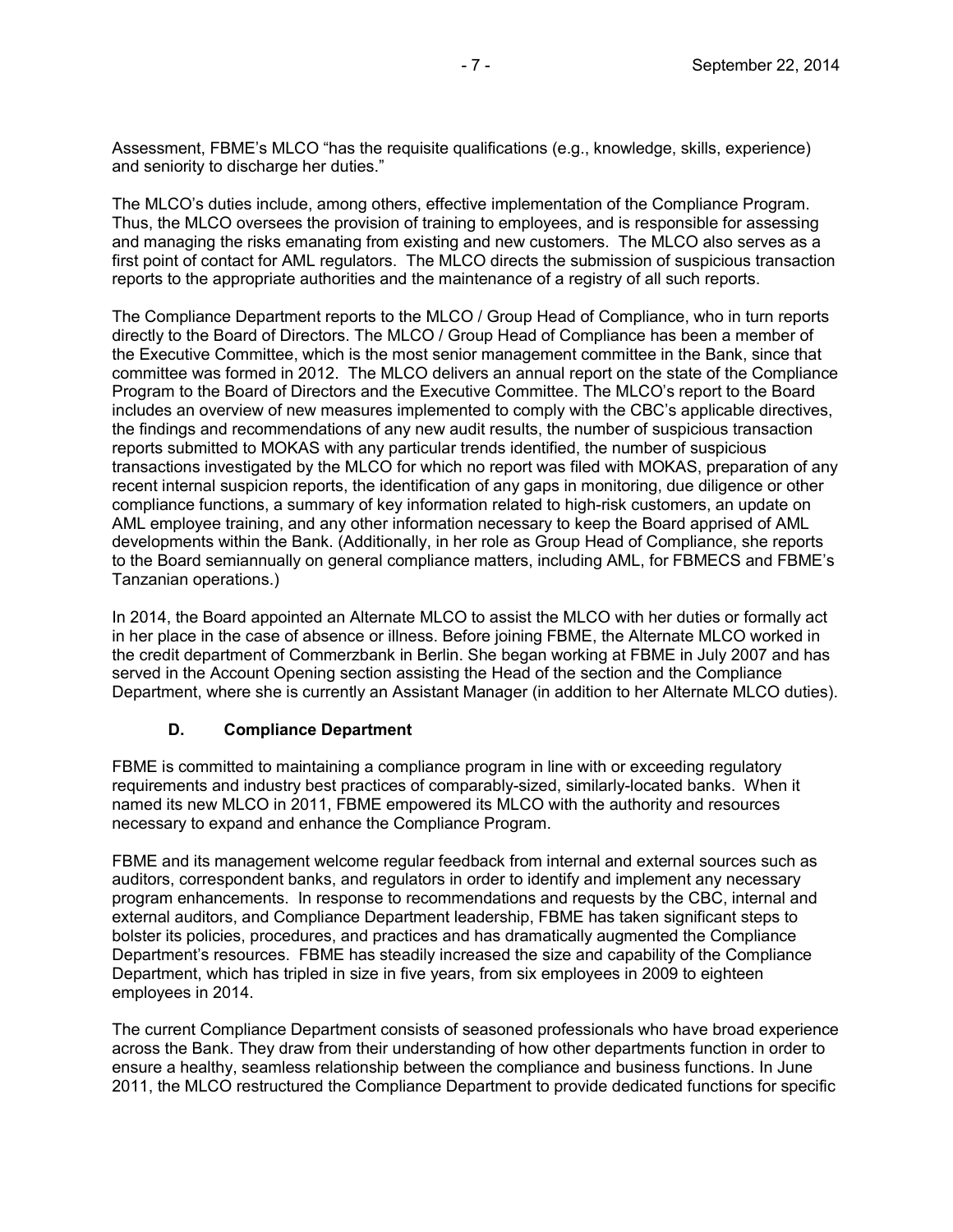program requirements. The Compliance Department is presently divided into three units: the New Accounts Approval Unit; the KYC Due Diligence Update Unit; and the Monitoring Unit.

### 1. *New Accounts Approval Unit*

The New Accounts Approval Unit consists of three employees who review all applications for new accounts. For each account, the New Accounts Approval Unit is required to perform a full KYC/background review of the prospective customer in accordance with the Bank's policies, described below in section I.F. Before approving the account, the Unit considers the prospective customer's business activities and risk level to determine whether such an account is consistent with the Bank's internal policies and the CBC  $4<sup>th</sup>$  Directive. For example, upon the recommendation of the Compliance Department, the Board banned the onboarding of Russian Politically Exposed Persons ("PEPs") in January 2013 in light of compliance risks.

## 2. *KYC Due Diligence Update Unit*

The KYC Due Diligence Unit consists of seven employees responsible for completing annual reviews of all high-risk customers. The Bank's policy is to review customers classified as normal risk every three years. The KYC Due Diligence Unit is required to obtain up-to-date KYC documentation as part of the review. In the case of corporate customers, the Unit will check that the customer remains of good standing (for example by requesting a Certificate of Good Standing or performing a company search); review the customer's business activities to ensure they align with its transactions; and perform World-Check searches, internet searches, and sanctions screening (which is conducted for the shareholding structure, including the ultimate beneficial owner(s)). Should the KYC Due Diligence Unit encounter any questions or concerns, it involves other compliance personnel, such as the MLCO, to determine what further action should be taken. These KYC reviews are described in more detail in section I.F below.

# 3. *Monitoring Unit*

The Monitoring Unit consists of seven employees responsible for regularly monitoring payments being processed through the Bank's accounts. The monitoring process encompasses several functions, including, but not limited to: monitoring of live payments by processing transactions through HotScan to signal any pending transactions warranting closer analysis by the Compliance Department; monitoring all card transactions; monitoring post-factum transactions through Mantas, which detects irregularities in past payments; monitoring all inward and outward transfers related to high-risk accounts, regardless of amount, through HotScan; and manual transaction monitoring for high-risk accounts with markers flagging transactions for manual review. The Monitoring Unit is also required to prepare daily cash and check reports to determine whether there were any cash deposits in excess of 10,000 Euro or withdrawals in excess of 15,000 Euro (or equivalent), in which case documentation supporting the deposit / withdrawal is requested from the customer. (Note: cash and check payments total only 0.3% of the total value of payments made and 0.8% of the total number of transactions.) In addition, the Unit is required to prepare numerous other reports, such as monthly reports to the MLCO analyzing cash deposit patterns, reports of accounts closed by the Compliance Department, and suspicious transaction reports to MOKAS.

# **E. Customer Acceptance and Know Your Customer Policies**

FBME's policy requires the Bank to conduct a thorough KYC exercise, including obtaining documentation to confirm the customer's identity, and the Bank uses standardized account opening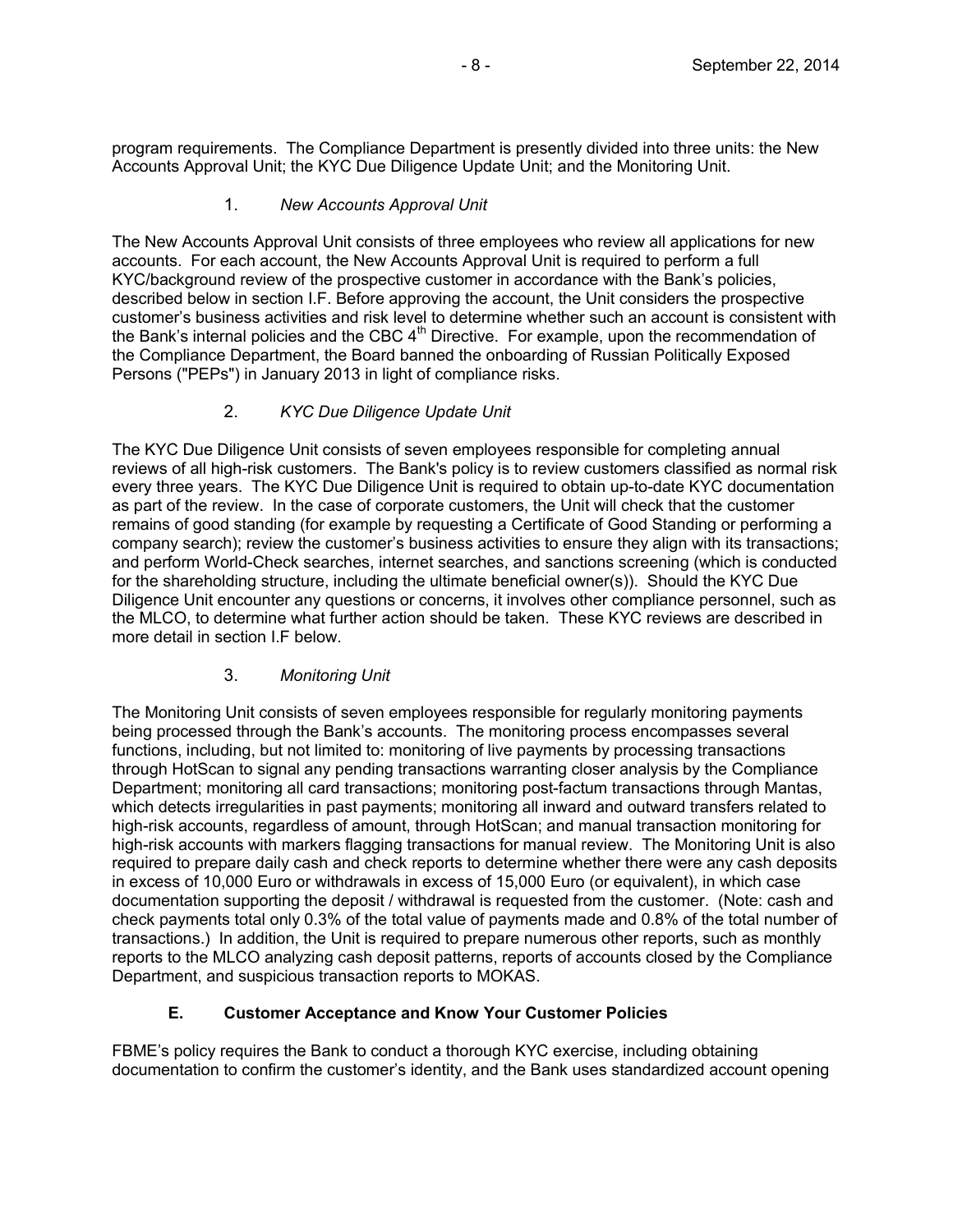forms to complete this process. For corporate accounts, such documentation is required for all parties, including shareholders with an interest over 10% of each entity up to and including the ultimate beneficial owner(s). Required documentation includes passports and certified true copies thereof (or other legal alternatives), references, proof of address, certificates of incorporation, statutory documents, and other items consistent with industry best practices. Individual customers complete an Activity Profile, and corporate customers complete a Business Profile, which contains information on the purpose for which the account is required; the anticipated annual account turnover and method of deposits; a detailed description of the customer's main business activities; the expected sources of incoming funds (including countries and principal counterparties); and expected destination of outgoing payments (including countries and principal counterparties). Further, since 2007, the Bank has used the World-Check® database to screen customers not only for sanctions exposure, but also to help identify reputational risk (the background check includes a search of adverse media). *See* http://thomsonreuters.com/world-check-risk-intelligence/. The Bank conducts its own KYC on all customers, even those referred by its most trusted Approved Third Parties ("ATPs").

Some aspects of the Bank's KYC practices exceed U.S. regulatory requirements. For example, consistent with EU best practices and CBC requirements, FBME has required the identification and verification of ultimate beneficial owners since at least 2000. FinCEN proposed just last month to require U.S. financial institutions to identify ultimate beneficial owners. 7/ Moreover, FinCEN's proposal sets a threshold of a 25% equity interest for the identification of ultimate beneficial owners. FBME adheres to a far stricter threshold, defining ultimate beneficial owners as "persons with direct or indirect ownership or control or voting rights of 10% plus one share of the company's share capital." 8/

EY's Assessment notes that, "FBME applies [Enhanced Due Diligence ("EDD")] measures on its high-risk customers" in accordance with the requirements of the Manual. The Compliance Department is required to classify customers as high-risk if they are: PEPs (public functionaries or related individuals who present higher risks for bribery and corruption due to their position); bearer share companies; trusts; foundations; non-face-to-face customers; customers from countries that do not apply FATF's Recommendations; correspondent banks outside the EU; or if they meet any of several other factors listed in the Compliance section of the Manual. FBME does not employ a onesize-fits-all approach to EDD for high-risk clients. Instead, as EY points out, EDD measures "are tailored to address the unique risk(s) posed by each . . . customer type." The Manual defines appropriate EDD measures, which may include, for example, completing Bearer Share Questionnaires (*e.g*., to identify changes in corporate ownership structure), conducting a further analysis of PEP relationships (*e.g*., additional background checks on the PEP focusing on source of wealth), and verifying the validity of business / professional licenses. All high-risk customers must be approved by the MLCO or Alternate MLCO prior to account opening.

FBME recognizes the importance of regularly reviewing its KYC procedures in order to eliminate any potential gaps and ensure the Bank utilizes evolving technologies. In its 2013 external audit of FBME (discussed below), KPMG noted that a Customer Relationship Management System ("CRMS") ought to be implemented to enable better oversight of all customer-related data, and the Bank did so in 2013. Similarly, KPMG recommended that FBME add specific markers in FlexCube

<sup>7/</sup> *See* Notice of Proposed Rulemaking, Customer Due Diligence Requirements for Financial Institutions, 79 Fed. Reg. 45151-74 (Aug. 4, 2014).

<sup>8/</sup> FBME Manual of Policies and Procedures, § 3.2.3.2.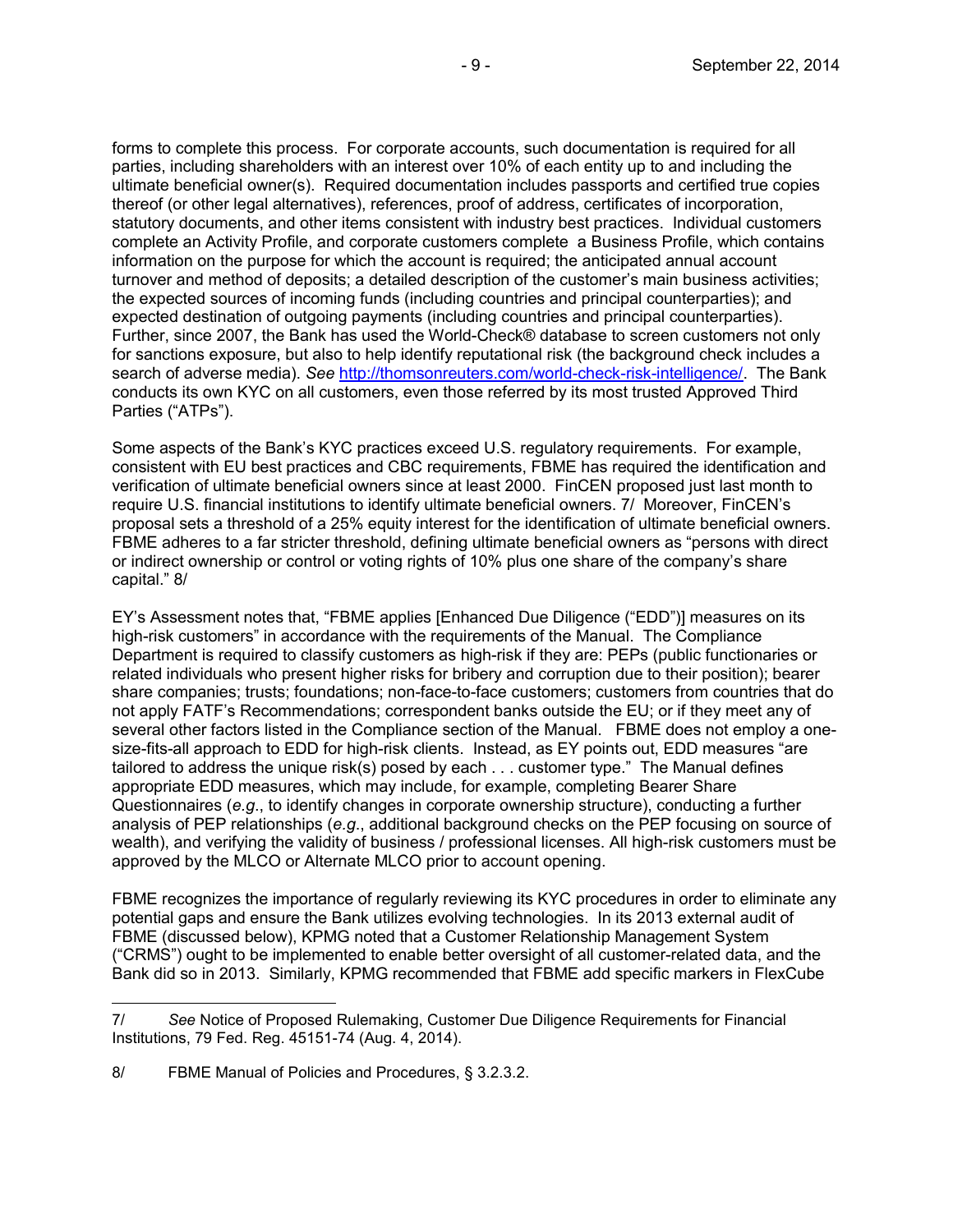(FBME's core banking system) describing the nature of all high-risk accounts. The Bank also made this upgrade in 2013. (Previously, the version of FlexCube the Bank was using did not provide for the nature of the high risk to be identified in the system; it only allowed for the categorization of accounts as high-risk. However, the Compliance Department maintained spreadsheets which assigned specific categories to the high-risk accounts. The current version of FlexCube enables this categorization detail.)

KPMG also identified a limited number of customer files containing some expired due diligence documentation and, as a result, KPMG recommended adding a function to the Bank's automated system to alert compliance officers whenever a document expires. The Bank is in the process of implementing an alert functionality in the CRMS.

In September 2014, EY reviewed FBME's Manual and reported that FBME's policies, procedures, and processes are in line with the Directives. EY then tested a statistically relevant sample of recent and older corporate and individual customer files in order to determine whether the procedures are properly carried out in line with the Manual. For almost all of the reviewed customer files, FBME conduced sufficient due diligence and collected all necessary information from its customers.

EY identified certain enhancements FBME could implement, such as more consistently documenting its verification of the sources of funds/wealth and its internet and database searches for customer identification. FBME is enhancing its procedures in accordance with EY's recommendations.

# **F. Updates to Customer Due Diligence**

As noted in section I.D above, FBME has a separate unit dedicated to reviewing and updating KYC. The team of seven officers is devoted exclusively to the updating and maintenance of customer files.

1*. All customers*

All customer files are reviewed regularly to ensure the adequacy and validity of relevant identification documents and information. The outcome of such review is recorded in a separate note kept in the customer file. Each non-high-risk customer file is reviewed every three years. Additional due diligence is undertaken whenever, for example, an individual transaction appears to be unusual or significant compared to the normal pattern of transactions or the business profile of the customer; there is a change in the legal status, corporate structure; or there is a change in the way the account operates. The Compliance Department maintains files that compare transactions executed against anticipated or usual turnover.

# 2*. High-risk customers*

FBME's Manual requires the review of high-risk customer files on an annual basis. Transactions executed are compared against anticipated or usual turnover (this annual comparison is kept on file). The KYC team also reconfirms the customer's business activities, location, and status as an entity in good legal standing and not subject to international sanctions.

In addition, certain types of high-risk accounts (such as accounts held for PEPs or companies with bearer shares, etc.) are subject to annual all-encompassing review by the Monitoring Team and approval by the MLCO or Alternate MLCO for continuation of the relationship.

PEPs must fill out a supplemental due diligence form, which probes their involvement in public administration as well as their professional background and source of wealth. The form also contains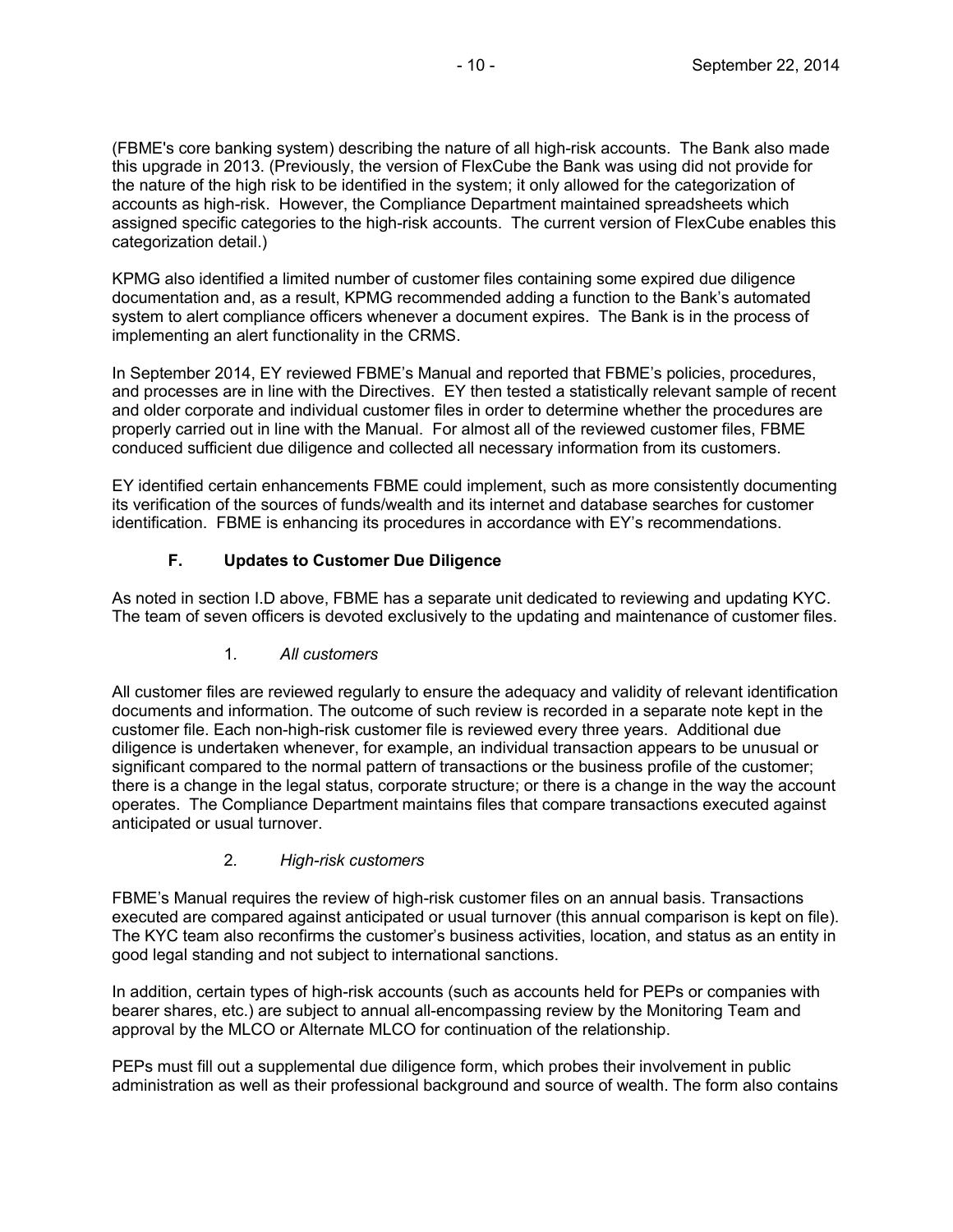questions about close associates and the visibility of immediate family members in public life. As stated above, for example, the onboarding of Russian PEPs has been prohibited since January 2013.

### **G. Approved Third Parties**

In accordance with its applicable policies and procedures and as permitted by the CBC  $4<sup>th</sup>$  Directive, the Bank engages certain ATPs to develop potential new customer relationships. FBME seeks lawyers, accountants, and other licensed professionals from trusted occupations who can refer potential customers, and who are subject to supervision with regard to their compliance with the requirements of MLD3 or are from selected jurisdictions determined by the Cyprus Advisory Authority for Combating Money Laundering and Terrorist Financing to have AML/CTF measures equivalent to those within the EU.

Business development personnel attend professional conferences to develop relationships with these potential partners. FBME recognizes significant value in utilizing licensed professionals to identify potential customers, and as a result, around 90% of the Bank's customers are introduced by ATPs. The Bank identifies potential ATPs through one of six ways: membership of a professional association; internet research; business magazines and newspapers; referral by existing associates or clients; attendance at conferences or seminars relating to tax planning or the offshore industry; or recommendation by FBME staff or an existing ATP.

### 1. *ATP Due Diligence*

The Bank's engagement with these ATPs is governed by its Manual. Upon identifying a prospective ATP, the Bank must ensure that the country of operation of the ATP falls within the target areas designated by the CBC  $4<sup>th</sup>$  Directive. FBME then registers the ATP on a "prospective list" for recordkeeping purposes. All ATPs must hold membership in a professional association that regulates and supervises the ATP for AML compliance.

Before engaging a new ATP, FBME policy requires that the prospective ATP complete a due diligence questionnaire. This questionnaire requests information about the regulatory environment surrounding the ATP; its customer acceptance, identification and verification policies; its recordkeeping and reporting procedures; and its training program. The Bank reviews the ATP's AML/CTF policies to confirm they adhere to the Bank's requirements.

Additionally, all ATPs must complete a profile form. Prospective ATPs acting in a personal capacity must include general information, including their name, their business and correspondence addresses, and contact information. These prospective ATPs must also explain their business activities, including areas of expertise and industry sector. The prospective ATP must also provide information about their clientele, including nationality, industry sector, and net worth. In addition to all of this information, prospective corporate ATPs must provide additional information, including the names of all partners and directors, whether the ATP acts as a nominee director and/or shareholder, and detailed company information.

All prospective ATPs must also provide sufficient supporting documentation. Personal ATPs must provide: policies and procedures for preventing money laundering and terrorist financing, as noted above; a certified copy of a passport or national identification card; proof of residential address; a personal reference letter from a bank, lawyer, or chartered/certified accountant; and a regulatory license. Corporate ATPs must provide: the company's written policies and procedures for preventing money laundering and terrorist financing; a certified copy of statutory documents for the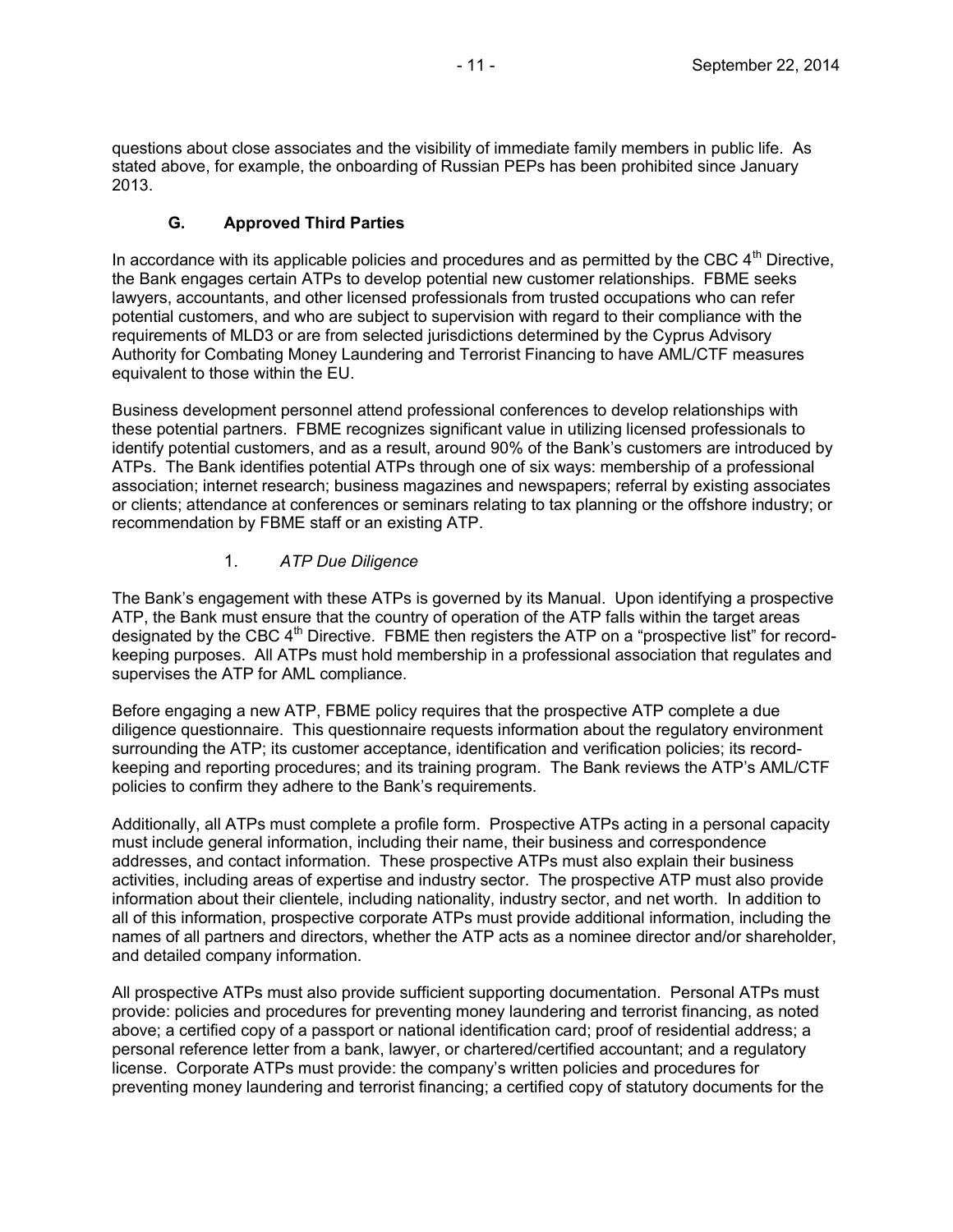corporate entity; a certified copy of statutory documents for any nominee companies; certified copies of passports for all directors, shareholders, and beneficial owners; proof of residential address for all directors, shareholders, and beneficial owners; reference letters from a bank, lawyer, or chartered/certified accountant for all directors, shareholders, and beneficial owners; and a regulatory license.

The Bank performs due diligence on all ATPs in accordance with the Manual, including contacting professional organizations to ensure that the prospective ATP is a member and is supervised for AML compliance purposes. The Bank also performs KYC of the ATP, including World-Check searches, URU passport verification, and internet searches. If the ATP clears all due diligence and KYC processes, the file is sent to the MLCO/Group Head of Compliance for final approval.

## 2. *MLCO Approval of ATPs*

If the ATP satisfies the requirements of FBME policy, the Group Head of Compliance may approve the engagement. According to EY's Assessment, "the MLCO assesses the adequacy of the third party by reviewing the ATP's policies and procedures." In all the ATP files that EY tested, the MLCO approved the ATP before it began a relationship with the Bank.

## 3. *ATP Contracts and Guidance Documents*

All ATP relationships are governed by the Bank's Business Introducer Agreement, with which ATPs must agree to comply. The agreement provides that the ATP must comply with all laws, rules, and regulations and may not refer any client which could violate any laws, rules, and regulations that might breach the terms and conditions of FBME's banking license, Cypriot law, the rules and regulations of the CBC, or FBME's internal policies and practices

FBME requires that the ATP ensure strict compliance with the Bank's customer identification and due diligence procedures for all clients. ATPs must continue to follow the Bank's updated identification and due diligence procedures whenever those procedures are amended by the Bank. The Bank further reserves the right to check and verify the due diligence performed by the ATP. The Bank may also refuse to accept any new clients referred by any ATP, terminate any clients referred by any ATP, and refuse further business from any ATP. The Bank may also terminate its relationship with any ATP. Notably, the Bank has terminated ATPs where the ATP has failed to satisfy the Bank's expectation for referring compliant customers. The Bank also declines to open new accounts for potential customers referred by ATPs when those customers fail to meet the Bank's compliance requirements. FBME welcomes the opportunity to provide more specific information on these points to FinCEN.

Additionally, the Bank provides each ATP with a document titled "Customer Acceptance – Guidance Notes," ("The Guidance"), which describes the types of business that FBME seeks and that which it does not permit. The Guidance provides that clients of the Bank are corporate entities or higher networth individuals actively involved in the international trade of goods and services, or managing their global wealth and assets. The document also specifically describes unacceptable client relationships. The form describes unacceptable clients in a number of categories: (1) certain clients, including persons or entities on US, EU, UK, and UN sanctions lists and anonymous accounts; (2) certain activities, including production or trade of weapons, gaming and gambling related business, adult entertainment, and unlicensed trade of pharmaceutical products; and (3) certain geographical locations, currently Iran, Syria, North Korea, Cuba, and North Sudan.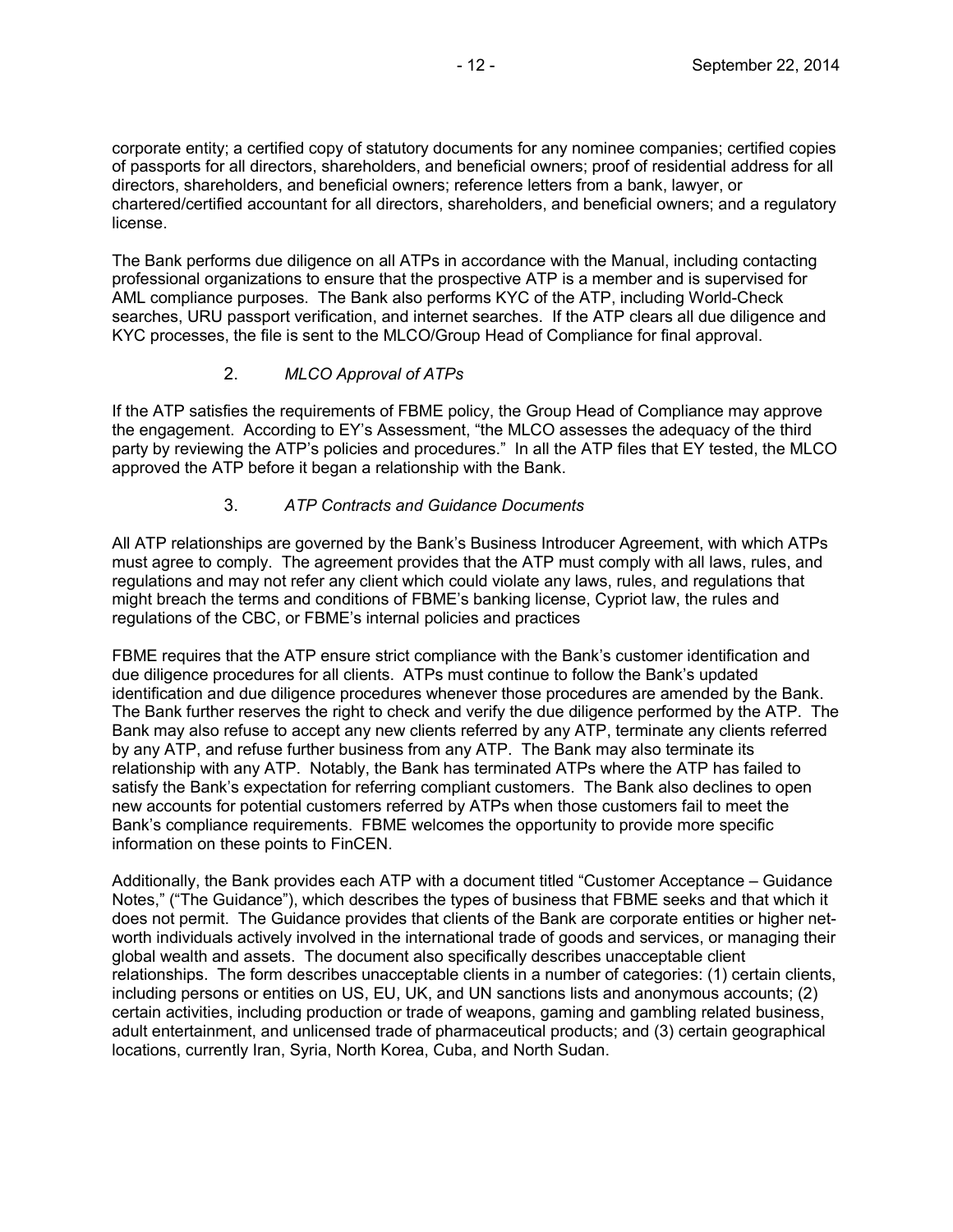## 4. *Customer Due Diligence*

All of the Bank's customers are subject to the due diligence procedures required by the Manual. The Bank's policies permit it to rely on ATPs to implement certain customer identification and due diligence procedures. These procedures are generally limited to the ATP certifying customer documents as true copies of originals. In order to accept this data, the Bank also must confirm that the ATP implemented these policies in line with the requirements of the law and directives issued by the relevant supervisory authorities.

After the Bank opens an account, FBME's policies require the Bank to obtain all ongoing due diligence directly from the directors or beneficial owners on the customer's account. These policies prescribe the minimum standards Bank personnel may follow. In practice, the Bank performs complete due diligence for all prospective clients referred by ATPs, including performing World Check and internet searches. For example, when the Bank accepts certified copies of a customer's passport via an ATP, the Bank still confirms the authenticity of the document though an identify check in the URU database maintained by GB Global PLC.

## 5. *ATP Monitoring*

The Bank's Business Development Team maintains a close relationship with ATPs. Business development personnel regularly visit ATPs to cultivate the relationship, ensure the ATP understands the Bank's practices, and confirm that the ATP is operating as described in its ATP Profile. FBME employees are encouraged to contact the ATP at least every three months. FBME monitors ATPs annually not only in terms of the quality of the customers they introduce, but also the occurrence of account closures and suspicious transaction reports submitted to MOKAS. Their registrations or licenses are verified regularly to confirm validity. The MLCO further performs an annual reassessment of ATPs in accordance with the current Directive. In appropriate cases, the Bank terminates ATPs that do not satisfy the Bank's requirements.

### **H. Transactional and Account Monitoring**

As noted above, the Compliance Department was restructured in 2011, resulting in the creation of a dedicated Monitoring Unit. FBME also has been consistently enhancing its Compliance Program through the introduction and use of electronic solutions in addition to the manual review of transaction and account activity. FBME uses automated monitoring systems that detect unusual or suspicious activities or types of transactions by setting limits on certain types of transactions or categories of accounts, while considering the customer's business profile, country of origin and source of funds, nature of transaction, and other factors.

### 1. *HotScan*

Since January 2010, FBME has used the CGI HotScan Intelligent Self Learning sanctions screening solution, an interdiction filter that monitors the Bank's outgoing and incoming SWIFT transactions in real-time (*see* http://www.cgi-group.co.uk/solutions/HotScan). HotScan screens all payments against current sanctions lists from the U.S. Department of Treasury Office of Foreign Assets Control ("OFAC"), the United Nations, the EU, HM Treasury (UK), and other regulatory bodies, as well as lists maintained by financial agencies such as the Financial Action Task Force, the Financial Conduct Authority (UK), the Cyprus Securities and Exchange Commission, and others. The lists are updated daily from their sources and uploaded into HotScan. HotScan also enables manual entry of individuals and internal watchlists, such as lists of high-risk accounts, into the system. In addition to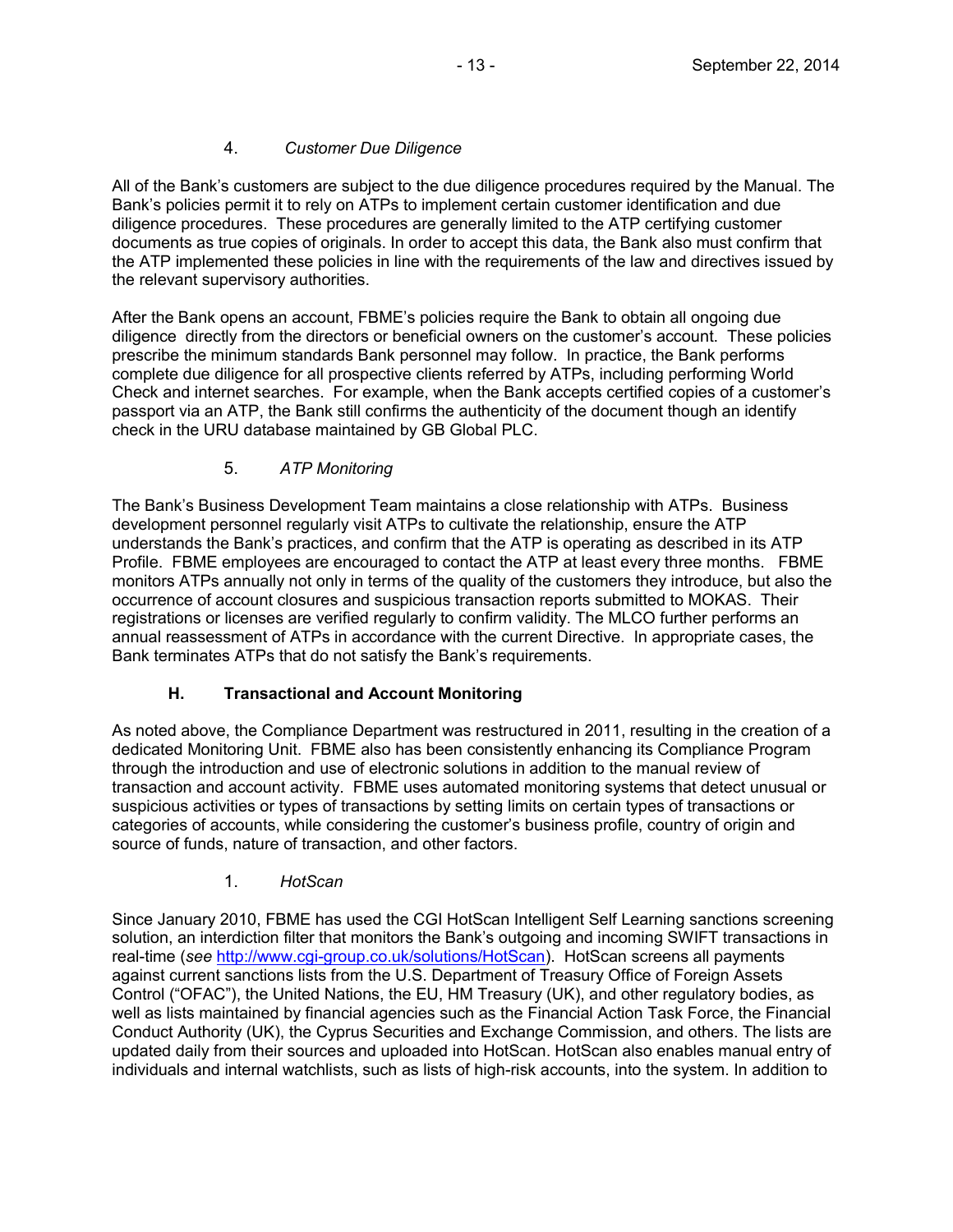the above, HotScan stops all inward/outward transfers as per the value thresholds set in the system (500,000 Euro and 100,000 US Dollars or equivalent in Tanzania) for investigation and so that documents can be obtained before processing. Although HotScan does not review internal transfers between existing Bank client accounts, the Compliance Department generates a report of and reviews manually such transfers on a daily basis.

Transactions that contain a positive match to HotScan's list are put on hold (i.e. frozen and reported or rejected, depending on the nature of the match). Partial matches trigger an investigation, and the payment will be processed only in the event of a false positive match. The investigation may include obtaining supporting documents such as contracts, invoices, bills of lading, etc., as well as a review of the account holder's past activity, information regarding the account holder's ultimate beneficial owner(s), internet search results, and additional documentation sought from the account holder. For outgoing payments, two different investigators must review the alert, and HotScan has a control in place to ensure this double-review takes place. All alerts are documented in an Excel spreadsheet.

#### 2. *Mantas*

Since January 2010, FBME has also used Oracle's industry-leading Mantas AML monitoring platform, which evaluates past transactions and tracks the following pre-populated scenarios: fund transfers between customers and external entities, focal high-risk entity, high-risk counterparty, rapid movement of funds, large depreciation of account value, and large reportable transactions (*see* http://www.oracle.com/us/industries/financial-services/mantas-anti-money-laundering-ds-046161.pdf). Up-to-date transaction and account information data from the core banking system, FlexCube, is imported into Mantas, which runs an automated script to detect any activity under these scenarios and generate an alert if there is such activity.

If an alert is generated, FBME Compliance staff conducts an investigation, which is tracked and documented in an Excel spreadsheet. An investigator may draft an internal report or may add a "marker" to an account, which will notify personnel monitoring accounts when the client attempts to transact further. The monitoring personnel can then review the transaction or request further information from the client before any transaction is processed. If a decision is taken to close an account, a marker is placed on the account to indicate this decision. FBME promptly notifies the client and terminates the relationship within the minimum notice period required by law.

Although FBME has adequately tracked alerts and their investigation and disposition in Excel spreadsheets, EY recommended that the Bank introduce an automated system to perform these tasks. An electronic case management system would register alerts, track the progress of the related investigation, and automatically update the report when an investigation was closed. It would also generate case reports. FBME plans to introduce this system by the end of 2014.

### 3. *Manual Review*

In addition to utilizing electronic resources, the Compliance Department manually reviews a list of cash and check transactions on a daily basis, and retains transaction records and supporting documentation in hard copy format. Documentation of the source of funds is required for deposits over 10,000 Euro which have historically been and still are at very low levels due to the non-retail model of the Bank. Withdrawals of over 15,000 Euro require a stated purpose and over 30,000 Euro require documentation that justifies the economic / business purposes of such withdrawals.

Monthly reports of cash and check transactions are also kept in the same file and are reviewed for patterns of suspicious activity, in conjunction with the previous three months' activity.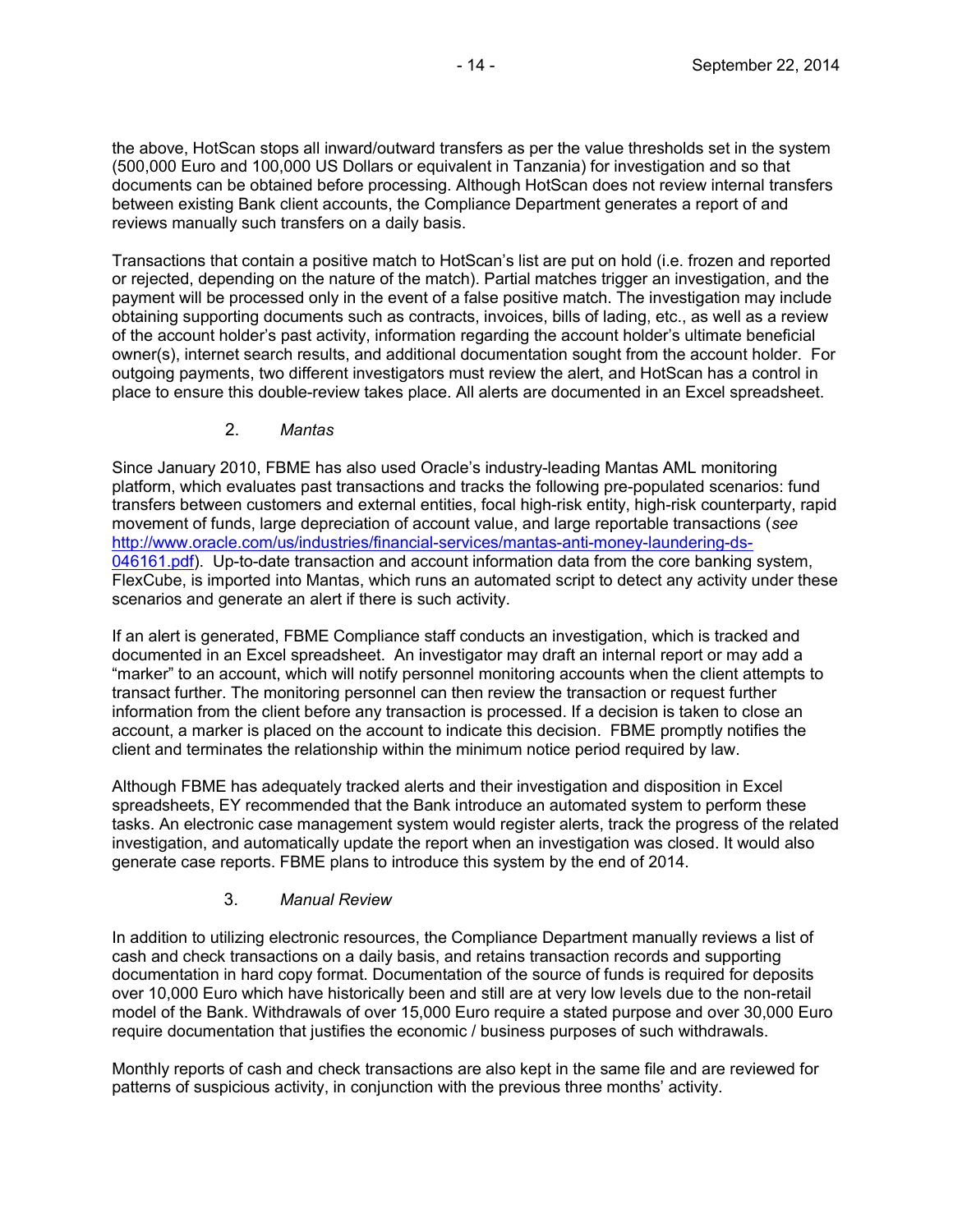### **I. Suspicious Transaction Reporting to MOKAS**

The Bank has an effective process to escalate suspicious activities to the MLCO and (where appropriate) to MOKAS. Thus, after EY reviewed this process, it made no recommendations for improvement. When the Compliance Department is investigating a customer for suspicious activity, the Bank places a marker on the relevant account to denote that the customer is under investigation. If the Compliance Department determines that a customer's activities are suspicious, the MLCO prepares a Suspicious Transaction Report ("STR") and files the report with MOKAS. The Bank maintains a spreadsheet of all STRs that have been filed with MOKAS. The Bank keeps a copy of the STR, MOKAS' acknowledgment of receipt, and the disposition of the STR by MOKAS. If it does not receive a response from MOKAS within 14 days, the Bank will close the client's account unless otherwise advised by MOKAS. The Bank has engaged with MOKAS on a regular basis, and its relationship with MOKAS is characterized by frequent communication and swift resolution of concerns. On multiple occasions, MOKAS staff has verbally complimented FBME employees on their helpfulness and cooperation.

#### **J. Training**

Bank employees, including those in back office and support functions, receive training relating to compliance matters, including AML and sanctions policies and procedures. Employees maintain a "Training Passport" containing stamps for each training session that they attend. These trainings consist of on-site and off-site programs. In 2004, the Head of Compliance and Audit created an education plan for all Bank employees. According to Bank policy, all newly hired employees are required to receive initial induction training featuring these AML and sanctions-related topics. Under current procedures, the MLCO conducts these trainings on an ad hoc basis. Consistent with EY's recommendation, the MLCO is documenting a formal induction training curriculum for all new employees.

The trainings cover both high-level AML concepts as well as procedural and substantive issues. To ensure that participants actually process the material instead of simply passively absorbing it, quizzes and other interactive exercises are given to confirm mastery of the content.

Furthermore, supplemental training is provided to customer-facing employees in accordance with the CBC 4<sup>th</sup> Directive. For example, on July 12, 2014, FBME held AML training at the Hilton Hotel in Nicosia, Cyprus, signaling the importance of the subject matter and differentiating it from a routine information session on Bank premises. In this session, the MLCO provided training on the changes in AML law and the CBC  $4<sup>th</sup>$  Directive to all staff in customer-facing departments. EY reviewed the July 12, 2014 training provided to customer-facing employees. EY determined that the content met the key requirements of the Directives and addressed the following subjects, among others: customer due diligence / customer acceptance, handling of PEPs and other high-risk customers, ongoing monitoring of customer relationships, updating customer records, and reliance on third parties (e.g. key business introducers). The Bank also conducted a more general AML e-training for staff employed in the back office and support functions. FBME had also been planning a September 2014 general knowledge training course for all Bank employees, but this has been delayed since the installment by the CBC of a Special Administrator over the Bank.

This supplemental training is also combined with interface between groups so that other departments within the Bank can gain visibility into daily compliance functions. For example, in March 2013, a team of employees from the Client Relationship Management Unit spent a half day in the Compliance Department during the course of a business day in order to better understand routine compliance functions and activity.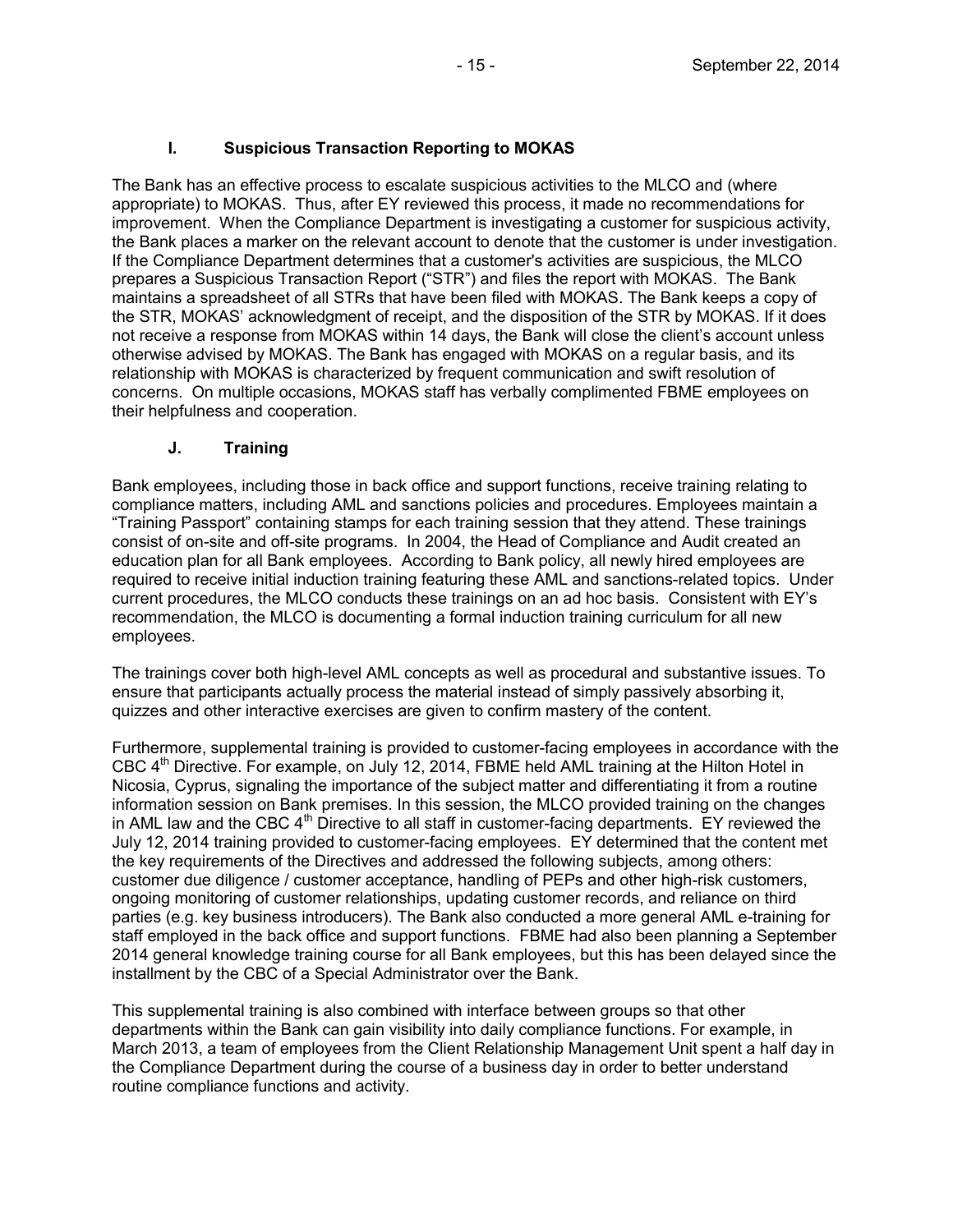All employees within the Compliance Department also have attended external AML trainings, including those offered by other institutions, to stay informed about key regulatory developments and industry practices. For example, four employees (including employees from FBMECS) attended a December 2013 seminar held by KPMG that covered changes to AML requirements under the CBC 4<sup>th</sup> Directive and the impact of those changes on Cyprus. FBME also sent an employee to the Association of Certified Anti-Money Laundering Specialists AML/CTF seminar and workshops in London in May 2014, as it has done in several years past. The MLCO maintains a Training Register that documents past trainings (2012-2014) taken by Compliance staff. In accordance with EY's recommendations, FBME is working to implement a streamlined system to replace the Training Register as a method of documenting these trainings. FBME will be pleased to provide more information to FinCEN regarding the nature and content of the Bank's training.

### **K. Risk Assessment**

Following the advice of KPMG discussed below in section I.L.2, the MLCO enhanced the Compliance Program by creating a formal AML/CTF risk assessment in addition to the Risk Department's assessment of operational risk. This first AML/CTF risk assessment of FBME's Cyprus branch was completed in February 2014.

The AML/CFT risk assessment examined risks posed by the following areas: the Bank's customers; customers' behavior; distribution channels; the Bank's products and services; the nature and profile of customers, nature of business transactions and products and services offered; the customers' geographical location and the origin and destination of customers' funds; the scale and complexity of the Bank's operation and geographical spread of its operations, staffing of compliance department, storage of KYC data and record retention; and deviations from the anticipated level, volume and size of transactions from the stated business activities of customers. The MLCO assessed several potential risk areas within each of these broader categories, ultimately investigating approximately fifty-five areas of potential risk. The assessment determined that additional controls were unnecessary for fifty of these potential risk areas and identified five areas requiring follow up.

First, the risk assessment concluded that additional control measures ought to be applied to accord with newly issued CBC guidelines regarding PEPs. The assessment found that PEPs are identified through World Check and internet searches, and the Bank performs full checks to ensure that the PEP has not been involved in any cases of corruption, embezzlement, etc. and does not have any criminal track record. The Bank also requires the Head of Compliance to sign a PEP profile document, and twice yearly reviews of PEP customers are conducted by the AML Monitoring and KYC Due Diligence teams. All PEP transactions are closely monitored. The risk assessment generally suggested additional control measures relating to the identification of source of wealth and funds for PEPs, and FBME implemented them in March 2014, earlier than the suggested due date of mid-2014.

The risk assessment also found that the Bank refuses all potential non-face to face customers as defined in the Directives, including any customers approaching the Bank via telephone, internet, or mail. The very few non-face-to-face customers are categorized as high risk, such that all transactions are closely monitored. It has always been the Bank's business model not to accept customers who approach the Bank via telephone, internet or mail, and the Bank has only five nonface-to-face customers, all of whom were recommended by existing clients. The risk assessment recommended that efforts be undertaken on an ongoing basis to make all such relationships face-toface.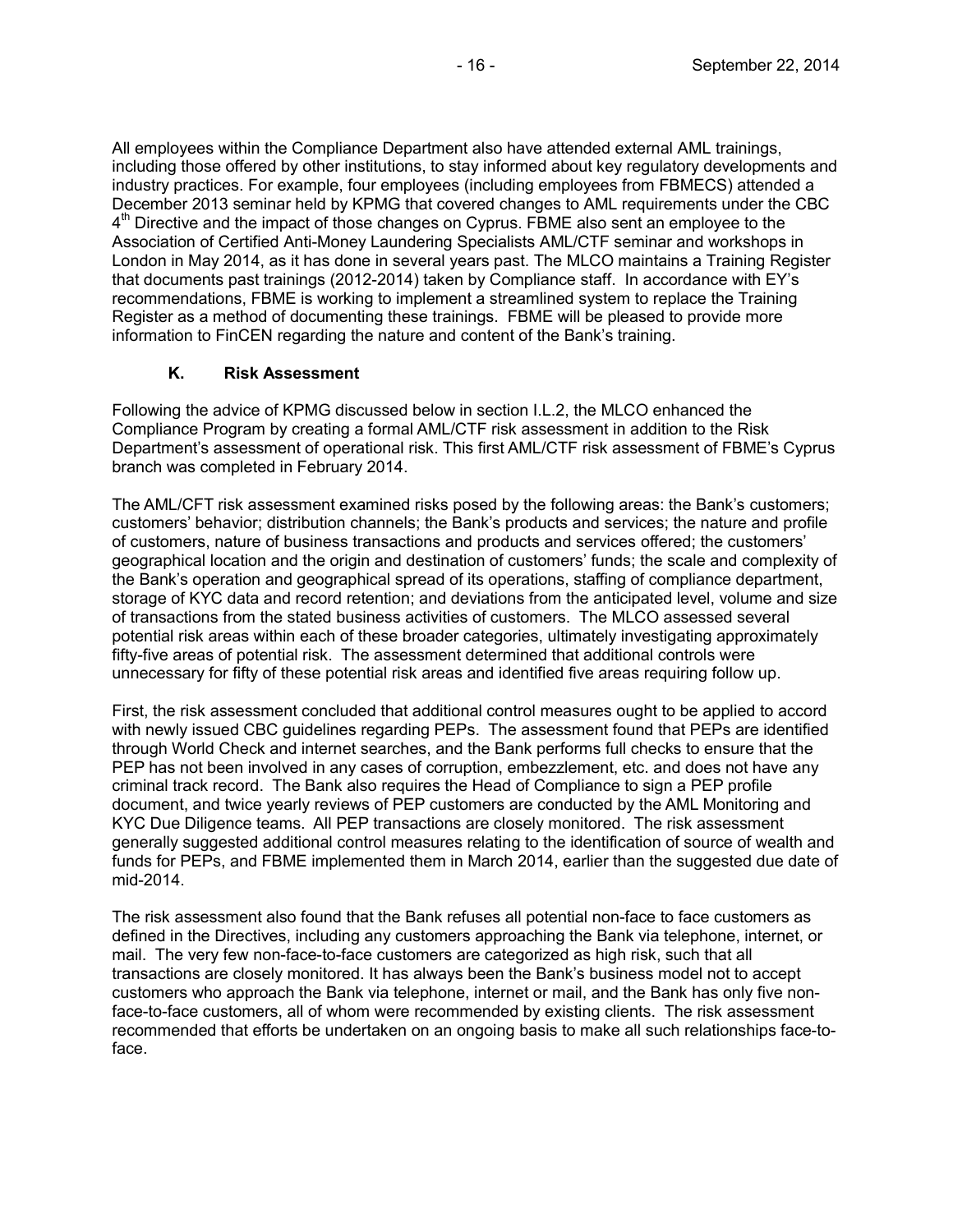Additionally, the risk assessment concluded that the majority of the Bank's customers are introduced by ATPs, but that any risk associated with this is mitigated by having the accounts approved by a unit reporting to the Head of Compliance, who reserves the right to reject any account application. In addition, should ATPs fail to introduce quality customers, the ATP is subject to termination. As noted in section I.G.4, the Bank does due diligence on all customers referred by ATPs. The MLCO has declined to open accounts for customers who did not provide complete documentation or where the due diligence otherwise triggers compliance concerns. In addition, the MLCO has terminated relationships with ATPs for referring potential customers who fail the due diligence process. FBME is happy to provide further detail to FinCEN regarding these account declinations and ATP terminations.

The risk is further reduced by FBME's use of a document called the Customer Acceptance – Guidance Notes, which lists the type of business the Bank seeks (always subject to the customer meeting the Bank's due diligence requirements). The Bank also circulates to all ATPs a list of unacceptable activities, jurisdictions, and types of client. Many customers also visit the Bank or are visited by members of FBME staff at the onset or during the course of the relationship. The risk assessment recommended making ongoing efforts to see more customers in person. The Bank's practice is to meet all customers who have balances of more than 100,000 US Dollars (or equivalent) in person, although Bank personnel also meet other clients with smaller balances.

The risk assessment further found that all fiduciary loans are co-signed by the Head of Credit and the Head of Compliance after they pass compliance screening and due diligence checks. The MLCO recommended that the Bank gradually reduce the number of fiduciary customers by mid-2015. The Bank has recognized this recommendation and the number of fiduciary customers has been reduced since.

The AML/CTF report has been discussed both at the Executive Committee and Board of Director meetings and approved by both bodies. FBME was pleased to see that potential risk areas continue to be effectively mitigated. However, the Bank takes seriously the recommendations for additional controls made by its MLCO and continues to take steps to work to reduce its risks.

### **L. Recent Third Party Reviews of FBME's Compliance Program**

FBME has benefited from the findings and recommendations of the third party auditors that have reviewed its policies and procedures. EY reports in its Assessment that "All previously identified money laundering and sanctions-related issues have been addressed by the institution. For those corrective actions that have yet to be fully implemented, FBME has documented project plans with milestone dates in place." FBME's work to implement or improve procedures relating to the areas identified in past audit reports is described below.

### 1. *Ernst & Young audit (2011)*

In 2011, EY released the results of an audit that consisted of reviewing AML policies, procedures, reports, and other related documents; interviewing senior Bank employees; and reviewing 95 customer files selected by the Bank's Compliance Department (the "EY 2011 audit"). The goal was to assess whether the documents that FBME's Cyprus branch obtained during the client acceptance process as part of the Bank's KYC and due diligence work were consistent with the CBC Directive in existence at the time.

The EY 2011 audit noted that the standard Business Profile in use at the time for all new accounts included all the required information sufficient to meet the requirements of the CBC Directive. EY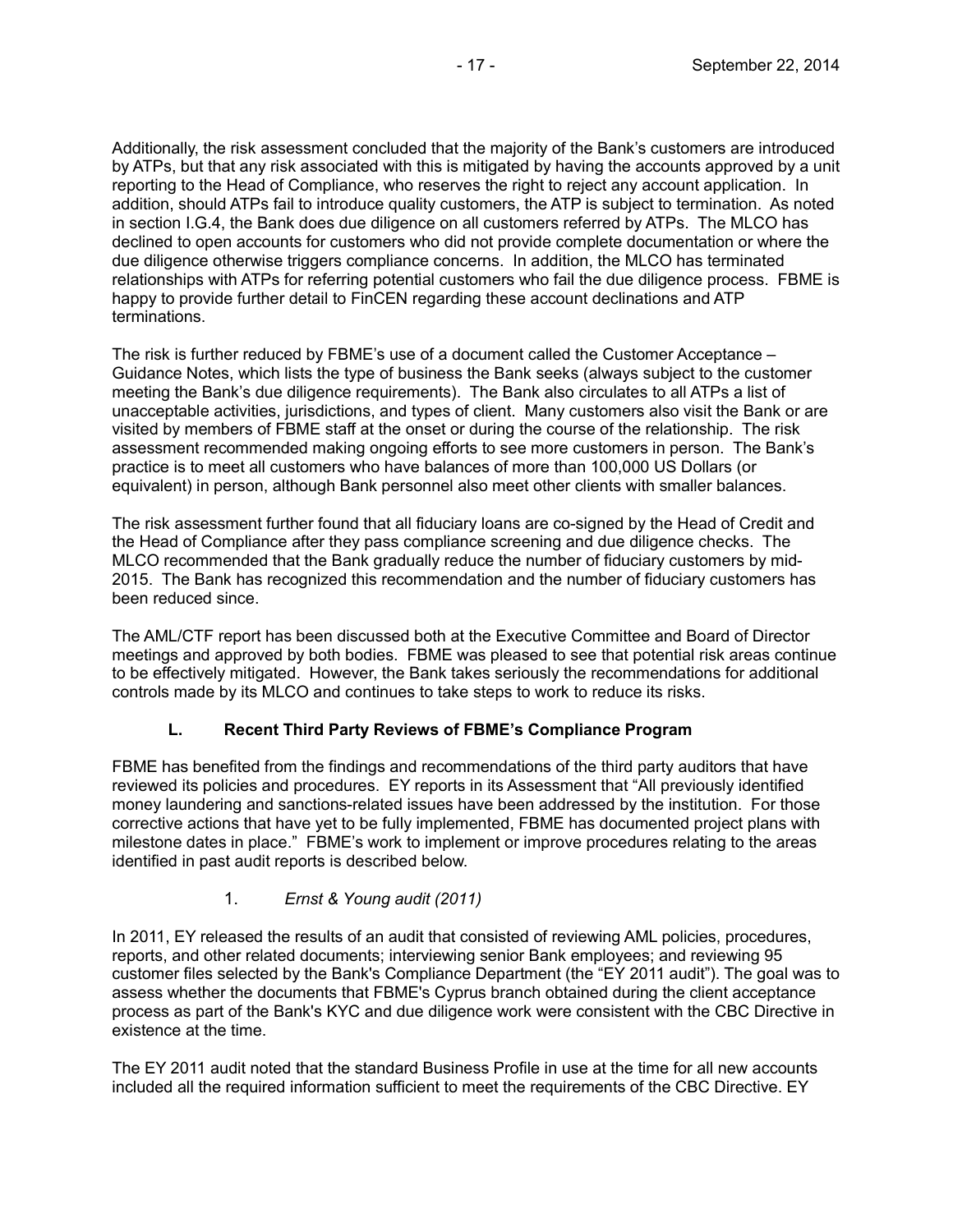noted that older versions of the Business Profile template used at different points in time did not have all of the required information. The EY 2011 audit noted that the Compliance Department had advised that it used the (then) current standard Business Profile as part of process of updating the information for existing customers.

The EY 2011 audit also reviewed whether FBME obtained appropriate documentation, including company incorporation documents, passports, and utility bills, and ensured that the certifications of such documents were valid. It noted that in certain cases incorporation documents for corporate customers, and passports and utility bills for individuals, were not appropriately certified, due in part to requirements of the CBC, which did not hold apostille to be an acceptable means of certification. The EY 2011 audit noted that the Bank compared actual against anticipated turnover for high-risk customers but observed that there was no evidence in non-high-risk files that actual transactions executed were being compared against anticipated or usual turnover on the account. The EY 2011 audit report further noted that the comparison of anticipated and actual turnover was being done annually by the Bank's Compliance Department for all clients, using an automated report extracted by the Bank's system.

### 2. *KPMG audit (2013)*

In April 2013, KPMG released the results of an audit that consisted of reviewing documentation (including 68 customer files and two bank files selected randomly from lists of new and/or high-risk customers), walkthroughs, interviews with Bank personnel, and an assessment of the Bank's AML/CTF policies, procedures and practices. The goal was to assess whether FBME's AML/CTF policies and practices were compliant with EU and Cypriot law, as well as in accordance with good industry practice in Europe.

The review concluded that "FBME basically fulfills requirements as set out by the Cyprus regulator and is in principle in compliance with EU standards." KPMG found that FBME employed AMLcompliant procedures, including using standardized account opening forms, assigning risk ratings to customers, verifying customer and UBO information, and performing database searches on all customers, and that the Bank's internal policies were comprehensive. KPMG also made a number of suggestions to further improve the Bank's Program. In addition to the enhancements described above (i.e., hiring an alternate MLCO and amending the Manual), the Bank has also focused on addressing other recommendations as well as the broader categories of concerns described below.

KPMG made observations, including those related to the accessibility of ownership information, documentation of information, and risk assessment. KPMG noted, for example, that FBME's core banking system (FlexCube) does not capture the names of UBOs. Instead the Bank stores that information in an Excel file that is screened on a monthly basis and as and when there are changes in current sanctions lists of designated parties (e.g. OFAC, EU, HMT). The spreadsheet can be accessed by middle and senior management in Compliance, IT, Audit, and Customer Service Departments, and has been screened regularly since 2011. KPMG also recommended better presentation of ownership information to demonstrate links between group entities for older customers, in line with a new structure that had been introduced for new customers. KPMG also found that certain customer files reviewed did not have sufficient information to gain a complete understanding of the customers' activities or business rationale. In response to such findings, FBME has increased its efforts to document the information obtained and reviewed.

Although it found that the Bank's strategy addressed a number of risk-related issues, KPMG recommended rethinking the approach to money-laundering and terrorist-financing to develop a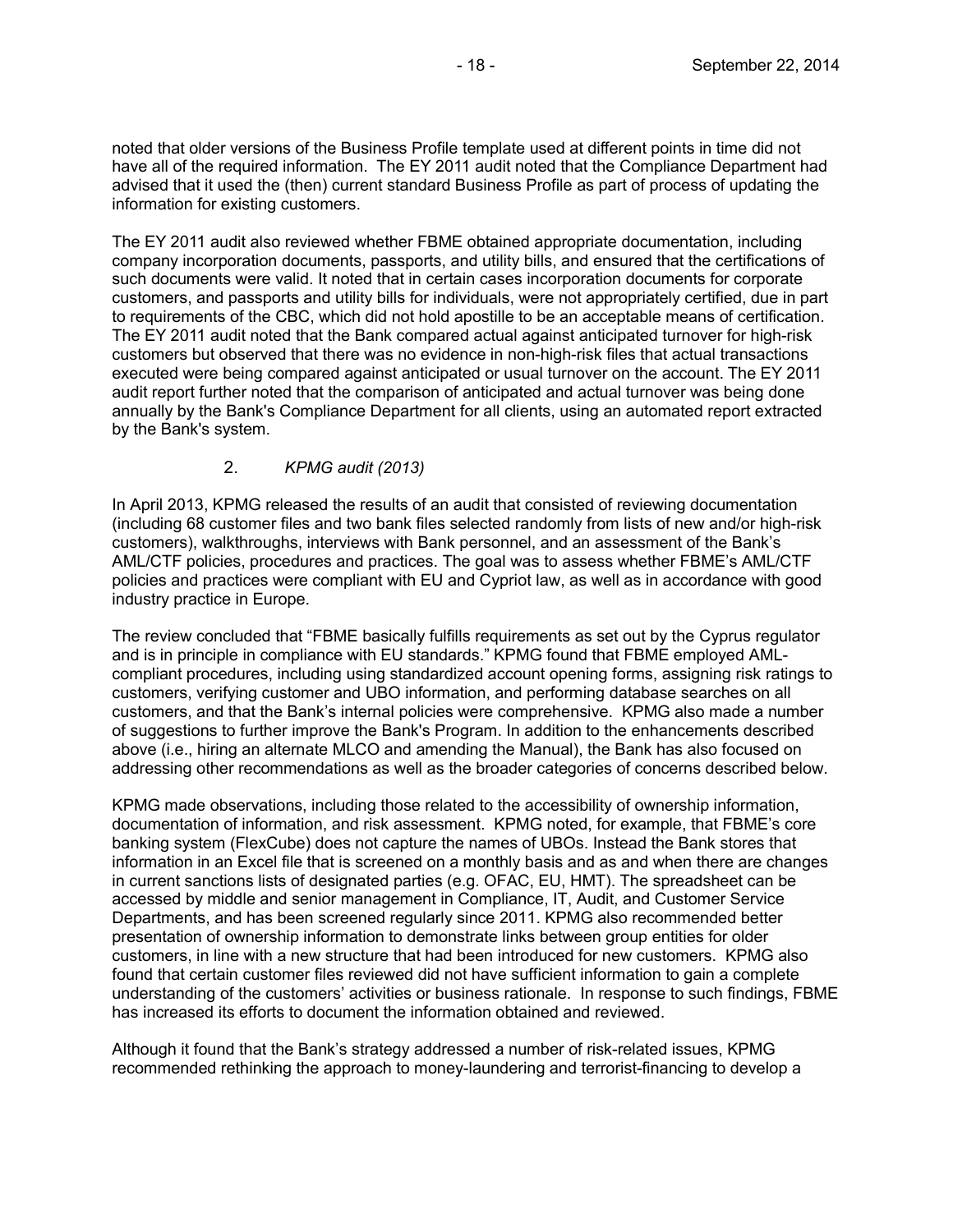comprehensive risk analysis. As described above in section I.K., the Bank has adopted the AML/CTF risk assessment report and implemented this recommendation.

## **M. FBME Card Services**

FBMECS was founded as a subsidiary of FBME Bank in 2002 to offer a range of charge card-related products and services to businesses. A member of VISA Europe and MasterCard International, FBMECS provides acquiring, issuing, and processing services to merchants across Europe, enabling them to authorize, settle, and manage transactions. FBMECS's card products include payout, payroll, and co-branded programs. FBMECS also offers related operational support for its customized processing services.

FBMECS has a separate AML Compliance Program, which has been audited multiple times by several independent auditors. Recent reports have praised FBMECS' "strong commitment to compliance" and noted that "past problems have been successfully remediated" (SightSpan, 2013). A 2014 RiskSkill audit that measured FBMECS policies and procedures against VISA standards gave resoundingly positive reviews to the program; in fact, RiskSkill stated that FBMECS had "overcompensated" for past failings, "driven by a strong compliance team/function and clear leadership directing [its] approach." A Deloitte audit, also in 2014, found that FBMECS was in compliance with Cyprus' requirements for a License to Operate an Electronic Money Institution, stating that the company had in place correct and appropriate management and accounting procedures, had sufficient internal control mechanisms, and had taken all auditing and governance arrangements necessary to ensure reliable issue of electronic money.

The Bank acknowledges that it has had prior gaps in the AML program of FBMECS and has been fully committed to closing those gaps. FBMECS voluntarily sought the suspension of its VISA ecommerce license while it addressed these issues, and audits in 2012 identified the specific gaps in the program. In response, FBMECS implemented the recommendations of its auditors, including updating its customer files and creating an additional weekly report monitoring transactions above a certain threshold. In light of what it called "the significant progress made since May 2012," VISA had in turn reinstituted FBMECS' e-commerce license to acquire merchants on a provisional basis in June 2014. These substantial efforts and progress in 2014 took place prior to the issuance of the NPRM.

Not only has FBMECS continued to enhance its compliance program, but it also restructured the management of the company from 2012 to 2014, including in 2012 replacing the CEO who had led the company during the period in which there were (FBMECS accepts) compliance gaps. Prior to the issuance of the NPRM, the new leadership of FBMECS had been committed to the rigorous compliance program described in recent audit reports, had been well-reviewed by auditors, and had continued to enhance its compliance program. FBMECS also had named a new MLCO with extensive experience and other qualifications. The current FBMECS MLCO earned an M.B.A. from Hawaii Pacific University and spent one year as an operations specialist at an investment bank in New York. He then joined FBME, where he spent more than seven years, working his way up to Anti-Money Laundering Manager and Assistant MLCO before moving to FBMECS.

FBME would be pleased to provide further information on this subject.

# **II. LACK OF CONTEXT AND CERTAIN INACCURACIES IN FINCEN NOTICE**

As stated above, FBME believes that the Notice contains a number of points purporting to justify the NPRM that are inaccurate, are taken out of context, or are less relevant with additional explanation.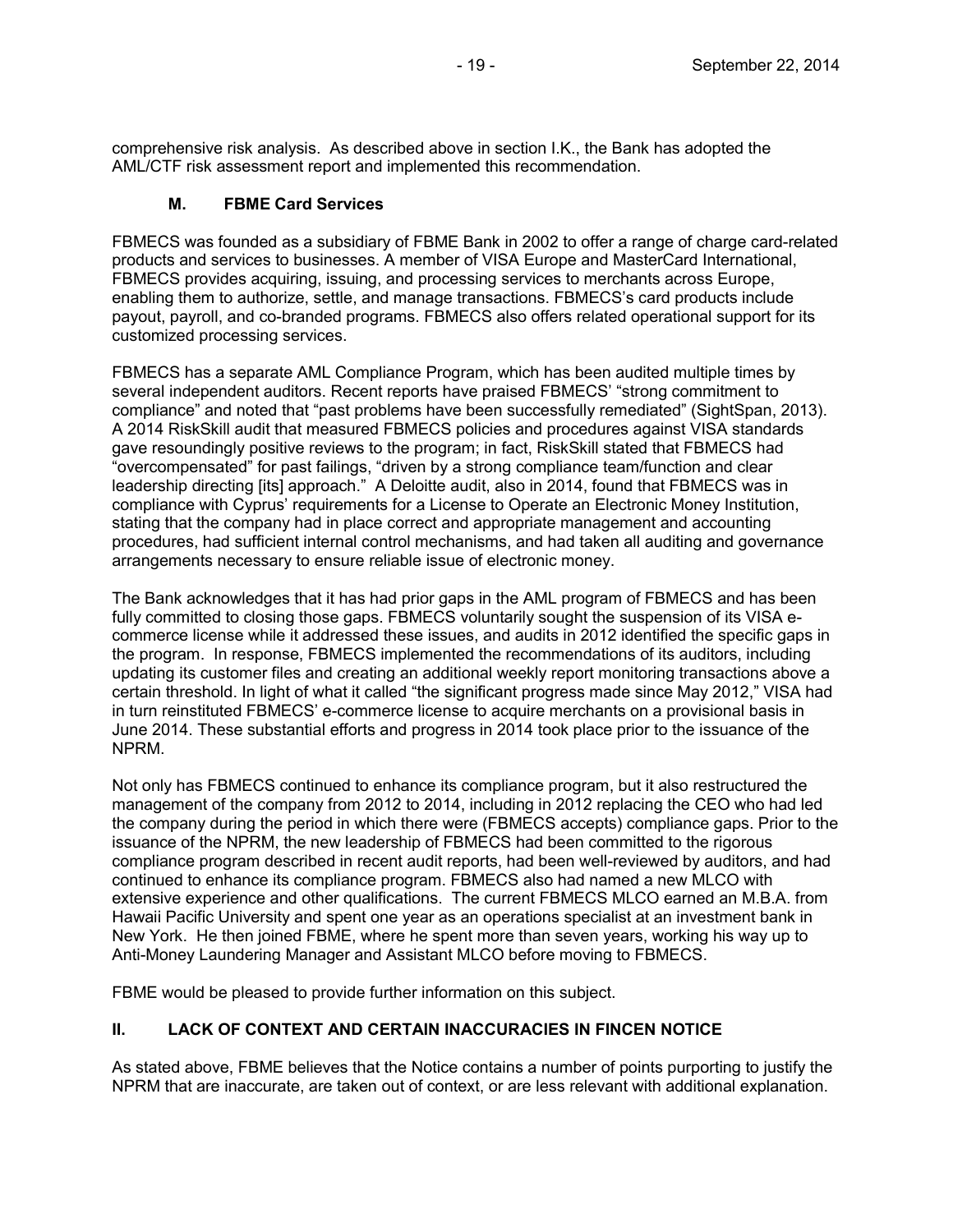We appreciate FinCEN considering this additional information. We will be pleased to provide further support for the points in this comment and to take all necessary steps to resolve these matters. The Notice statements addressed below include references to the Notice as it appeared in the Federal Register Volume 79 on Tuesday, July 22, 2014.

#### **A. Statements in the Notice regarding FBME**

FBME's preliminary responses to certain statements in the Notice are set forth below.

1. *Notice Statement: "The Central Bank of Cyprus ("CBC") . . . has found FBME's compliance with Cypriot banking laws and AML regulations deficient on at least two occasions." 79 Fed. Reg. 42639 (July 22, 2014)*

FBME strives to comply with all requests of the CBC. There have been two occasions where FBME was held to be not entirely compliant with CBC demands. In both circumstances, however, FBME openly communicated to the CBC its difficulties and objections to these demands. FBME continued to attempt to engage in dialog to avoid these issues.

> a. Notice Statement: "FBME's weak AML controls and customer due diligence resulted in a fine by the CBC in 2008." 79 Fed. Reg. 42639 (July 22, 2014)

FBME was not fined by the CBC in 2008. In 2010, the CBC imposed an administrative fine on FBME. Following one of its regular on-site examinations of FBME, in March 2009 the CBC identified certain issues requiring corrective action including: making amendments to the Manual's customer identification processes; implementing an electronic management information system for monitoring accounts and transactions; and updating customer due diligence files. FBME immediately began addressing these issues. Among other measures, in April 2009 the Bank informed the CBC that it planned to amend its Manual and that it planned to install and implement Mantas by the end of June 2009 (which, following technical delays, went active in January 2010). As explained in detail below, the Bank further worked diligently to update its customer due diligence files. FBME kept the CBC informed of its progress. Throughout the process, the Bank closed the accounts of those dormant clients who declined to provide certified updated documents. Although the Bank ultimately failed to meet the CBC's deadline for updating its files because it did not receive all its customers' responses in time, it did complete its review of all files and requested the necessary documents from its customers before the deadline passed.

In March 2009, the CBC wrote to the Bank following one of its regular on-site examinations of the Cyprus branch. As part of its examination, the CBC had reviewed a sample of customer files and had identified areas for improvement with respect to the KYC information held on certain files. By way of example, the CBC felt that, in some cases, the information collected with respect to the customers' business activities or the occupation of UBOs was too broad. As a result, the CBC made certain recommendations to the Bank. It required the Bank to take steps to rectify the deficiencies which it had identified across the sample files, and to institute procedures to review and update customer files more generally. The Bank responded in April 2009 and confirmed that it would review and update its customer files as requested. Over the course of the following months, the Bank met with and wrote to the CBC to keep it informed of progress.

In December 2009, the CBC imposed a deadline of March 31, 2010 for completion of the review and update of all customer files (regardless of risk rating or dormancy). Given the size of the project, the Bank promptly informed the CBC that it would not be able to meet the deadline and sought a short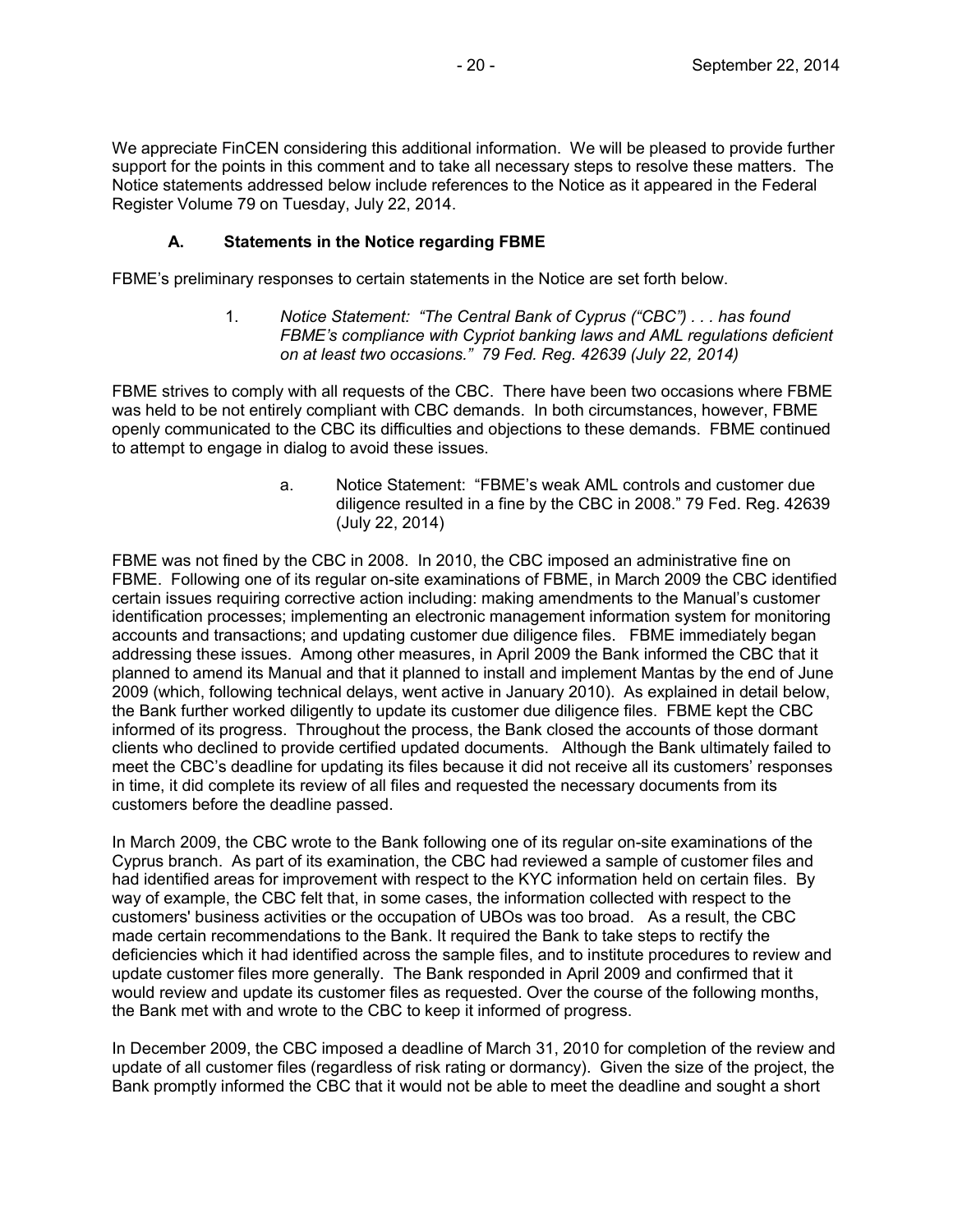extension of time. Its request was refused. In late January 2010, the Bank wrote to the CBC and confirmed that it had fully reviewed and updated the sample of customer files identified during the 2009 on-site examination and that it was continuing to review and update the balance of its customer files. The Bank noted that it had ten employees working intensively (including nights and weekends) to complete the task and was making every effort to meet the CBC's deadline. However, the Bank explained that it had to review approximately 9,000 files and that the project was time-consuming, in particular because many of the Bank's customers were located abroad. The CBC did not permit FBME to accept certified identity documentation through apostille and notarization for international customers, instead requiring documents certified either by a bank officer or an ATP from all of FBME's many international clients.

Notably, the Bank was able to complete its review of all files and contact all relevant customers by the deadline set by the CBC, but it did not receive all updated records by the deadline. On March 31, 2010, the Bank told the CBC that, despite its best efforts and serious commitment, it was unlikely to complete the task before the end of June 2010.

In November 2010, the CBC imposed an administrative fine. FBME notified the CBC in September 2011 of the actions taken to address the areas for improvement identified by the CBC. The CBC next conducted an on-site examination in November 2011 where they reviewed, *inter alia*, a large sample of customers of different types, risk-rating, and on-boarding in different years. The CBC did not identify any further concerns with respect to the customer identification issues referenced in its 2009 on-site examination.

> b. Notice Statement: "[I]n 2013, FBME took active steps to evade oversight by the Cypriot regulatory authorities. In November 2013, the CBC stated that FBME may be subject to sanctions and a fine of up to 240 million Euro for alleged violations of capital controls." 79 Fed. Reg. 42639 (July 22, 2014)

This statement is neither accurate nor supported by credible sources. FBME never sought to evade oversight by the Cypriot regulatory authorities. Rather, it consistently and promptly communicated with the CBC in real time about the payments affected by capital controls directives at issue. The CBC never stated that FBME may be subject to a fine of up to 240 million Euro; the only support for the statement in the Notice is a November 2013 article in the Cyprus Mail relying on "sources at the central bank . . . who wished to remain anonymous." 9/ We note that it is a criminal offense in Cyprus for a CBC employee to leak confidential bank information gained through CBC employment. When the CBC did eventually impose a fine, it was for reasons totally unrelated to AML issues, the fine was approximately one quarter of one percent of the amount referenced in the article, and it is being disputed by FBME in the Supreme Court of Cyprus on the basis that it is legally infirm.

In early 2013, Cyprus experienced a financial crisis. In mid-March 2013, the CBC suspended the payment system until further notice and then declared a series of consecutive bank holidays (effectively closing the banks). When banks reopened on March 28, 2013, the Minister of Finance (following the recommendation of the Governor of the CBC) issued the first of a series of Restrictive Measures Decrees ("Decrees"), imposing blanket capital controls on all banks operating in Cyprus without regard to any particular bank's liquidity and capital stability. At the time of these Decrees, FBME was entirely solvent and posed no risk to the financial system. In fact, during the crisis,

<sup>9/ &</sup>quot;CBC threatens FBME with €240m fine," Elias Hazou, Cyprus Mail (Nov. 29, 2013), available at http://cyprus-mail.com/2013/11/29.cbc-threatens-fbme-with-e240m-fine/.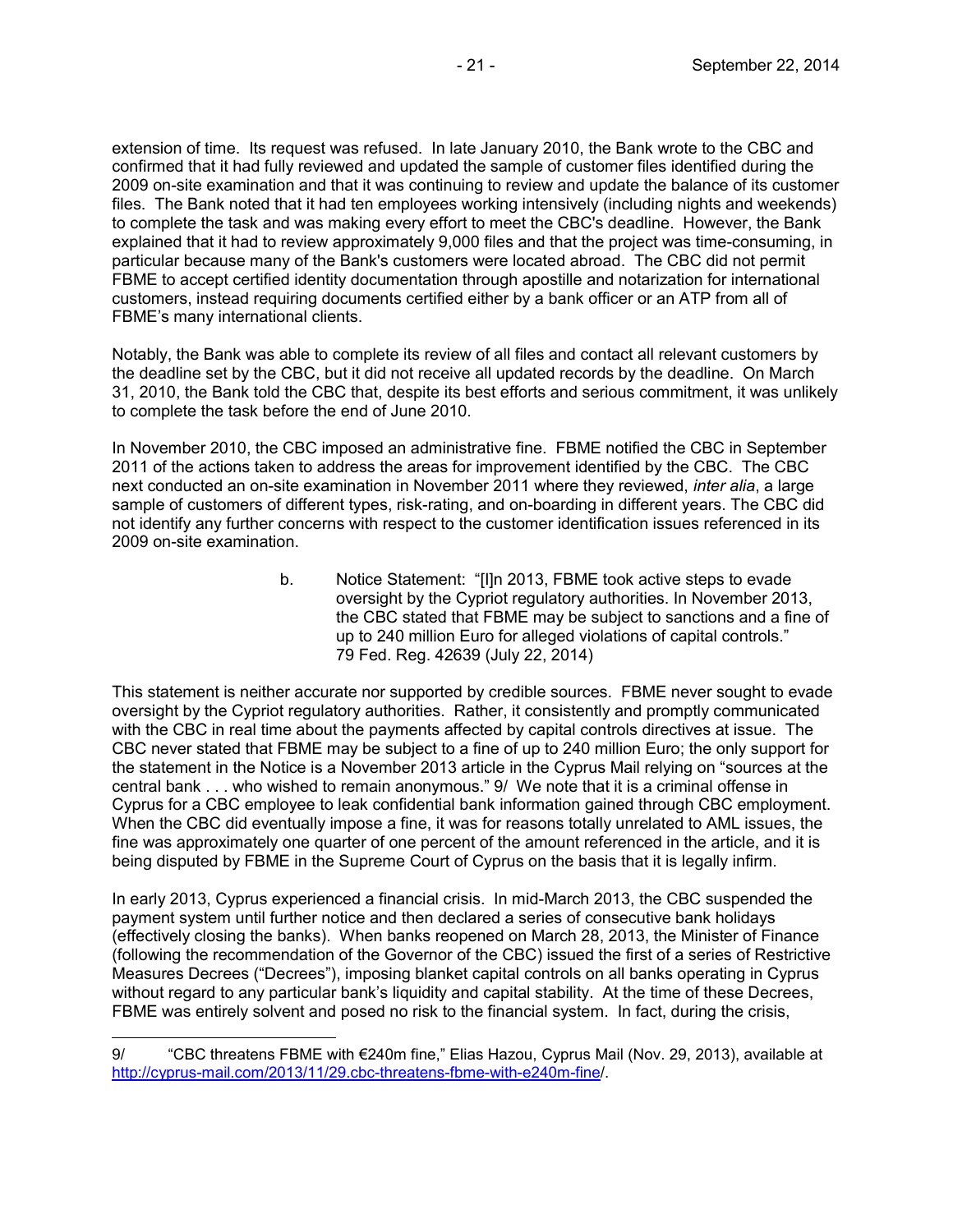FBME loaned the Republic of Cyprus over 200 million Euro, evidencing its stable financial conditions and its willingness and readiness to support the Cypriot economy. The early Decrees required all banks, including FBME, to obtain approval from a designated committee of the CBC ("CBC Committee") for any transfers of money out of Cyprus. The Decrees required the CBC Committee to approve or decline banks' payment requests within 24 hours of receiving the request. On March 16, 2013, the Association of International Banks (the "Association"), on behalf of FBME and its 25 other member banks, sent a letter to the CBC, stressing that foreign banks should be exempt from the Decrees' restrictions because, among other reasons, the foreign banks did not have the liquidity problems of the local Cypriot banks. The Association sent a similar letter to the Governor of the CBC on March 24, 2013.

Following the twelve-day suspension of business, FBME began sending transfer requests to the CBC Committee. The CBC Committee repeatedly failed to respond to FBME's requests in a timely fashion. The CBC Committee regularly missed the deadline, and in some cases the CBC Committee never responded at all. As a result of the CBC Committee's inaction, on April 3, 2013, FBME wrote to the Governor of the CBC, explaining that the Bank had not received any responses to its payment notifications within the time limits prescribed by the Decree.

On April 5, 2013, FBME wrote to the Cyprus Minister of Finance that the Decrees' restrictions were damaging its business and exacerbated the risk of capital flight from Cyprus. The Bank therefore requested a suspension of the Decrees with respect to FBME. FBME also notified the CBC that it would not comply with all of the Decrees' requirements with respect to certain international customers. In a letter to the Minister of Finance on April 5, 2013, FBME explained that it would "notify, but not seek the permission or approval of, the [CBC] on transaction dates and amounts" for international clients. However, FBME explained to the Ministry of Finance that it would employ a process to comply with the Decrees' objectives to prevent capital flight from Cyprus. Among other things, this process included FBME's refusal to transfer its Cypriot clients' money out of Cyprus. FBME also refused to open any accounts with funds transferred from other Cypriot banks. In addition, the Bank submitted to the CBC all the liquidity and solvency reports required by the Decrees, and it notified the CBC of its daily transactions affected by the Decrees. The Ministry of Finance did not respond to FBME's proposal.

After providing this clear written notice to the CBC and the Ministry of Finance, from at least April 30 through August 16, 2013, FBME promptly informed the CBC in writing about all of its payment transfers out of Cyprus. FBME also sent numerous letters to the CBC and continually offered to meet in person to discuss the CBC's concerns, if any, with FBME's proposal. The CBC never responded to FBME efforts to communicate. FBME interpreted the CBC's silence as approval of the Bank's proposal. During this period, FBME's deposit base increased by 3%, consistent with the aims of the Decrees.

As noted above, FBME is unaware of any public statement by the CBC that it considered imposing a 240 million Euro fine on the Bank; however, FBME is aware of the single Cypriot newspaper article reporting that anonymous sources purporting to be from the CBC had said that the Governor of the CBC had discretion to decide whether to impose such a fine. 10/ On February 28, 2014, the CBC issued a decision imposing a fine on FBME of 652,320 Euro for these alleged violations. Immediately thereafter, FBME filed an application before the Supreme Court of Cyprus for administrative review of the fine because the CBC's application of the Decree violated Cyprus law

<sup>10/ &</sup>quot;CBC threatens FBE with €240m fine," Elias Hazou, Cyprus Mail (Nov. 29, 2013), available at http://cyprus-mail.com/2013/11/29.cbc-threatens-fbme-with-e240m-fine/.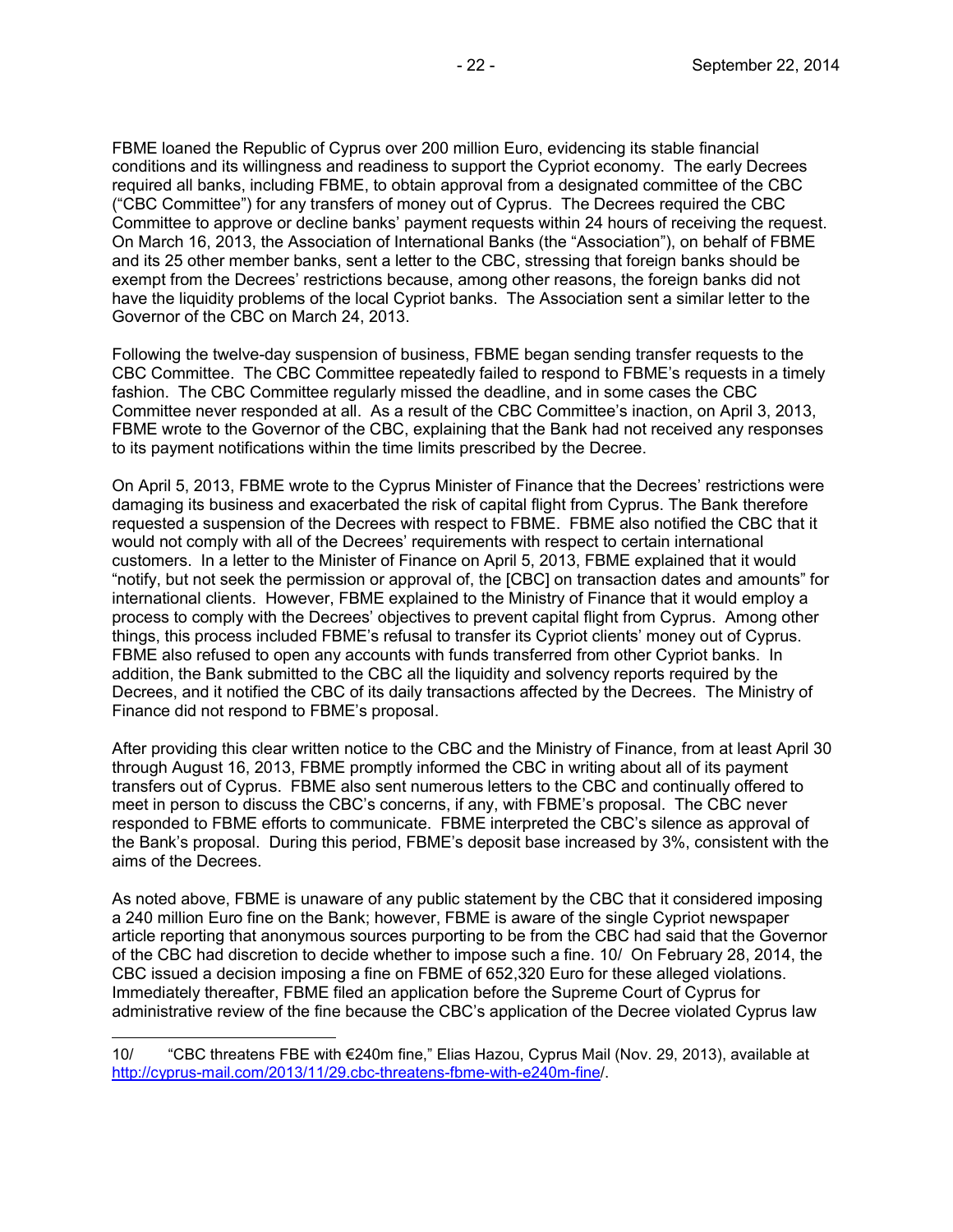and the constitution and European law. FBME continues to litigate this matter in the courts of Cyprus, is seeking to refer the matter to the European Court of Justice, and is confident that it will ultimately prevail on the merits.

Throughout this process, FBME actively sought to maintain constructive dialogue with the CBC and the Ministry of Finance, but those agencies declined to respond. The Bank then openly communicated its plan to satisfy the objectives of the Decrees. Regardless of the outcome under Cypriot and EU law, we respectfully submit that FBME was not seeking to "evade oversight" by its regulator.

> 2. *Notice Statement: "FBME is used by its customers to facilitate money laundering, terrorist financing, transnational organized crime, fraud, sanctions evasion, and other illicit activity internationally and through the U.S. financial system." 79 Fed. Reg. 42639 (July 22, 2014)*

FBME has controls in place that are audited annually by its regulator, the CBC. The CBC has not identified to the Bank a single case in which FBME facilitated any of the above activities. As described in more detail below, FBME is not aware that it is being "used" in this manner. If it is in fact being used in connection with money laundering or other illicit activity, the Bank is not knowingly or intentionally participating in such activities. The Bank might have been the victim of sophisticated criminal activities, notwithstanding the Bank's serious efforts to detect and prevent such activities. FBME would welcome the opportunity to review the evidence in the possession of the Treasury Department, to provide additional information, and to take action, together with U.S., Cypriot, and Tanzanian officials, to prevent any criminal activities. FBME remains ready, willing, and able to work with any regulator to ensure that such activities are not facilitated.

> 3. *Notice Statement: "FBME has systemic failures in its AML controls that attract high-risk shell companies, that is, companies formed for the sole purpose of holding property or funds and that do not engage in any legitimate business activity." 79 Fed. Reg. 42639 (July 22, 2014)*

Cyprus' favorable tax and fiscal environment attracts many businesses to establish asset holding companies that take advantage of the double tax treaties with almost 50 countries (*See* www.mof.gov.cy). This business climate explains why many of FBME's customers are holding companies, businesses with nominee structures, or "brass plate" companies with addresses in Cyprus. It is not uncommon for banks to service these types of companies; indeed, favorable Cypriot banking laws attract such customers. As set forth in the Bank's policies and procedures, upon the opening of an account, FBME collects information (from all customers) that is designed to ensure that the Bank knows the identity of its accountholders and the beneficial owners of those accountholders and ensures that accounts are not used for illicit purposes. In particular, the Bank has policies and procedures in place that are designed to identify customers that pose "high-risk" and to monitor the activities of such customers accordingly.

FBME recently has undergone independent third party audits, none of which has identified the "systemic failures in its AML controls" that the Notice asserts. Indeed, the contrary is true. In its most recent independent third party audit predating the FinCEN Notice, auditors determined that the Bank is "in principle in compliance" with Cypriot and EU standards. These independent audits identified certain areas for improvement, many of which FBME has either already implemented or for which FBME has documented project plans with milestone dates in place. In its Assessment, EY found that FBME's Compliance Program incorporates the requirements of the Directives, and that its Manual is in line with the requirements of the Directives. EY has identified certain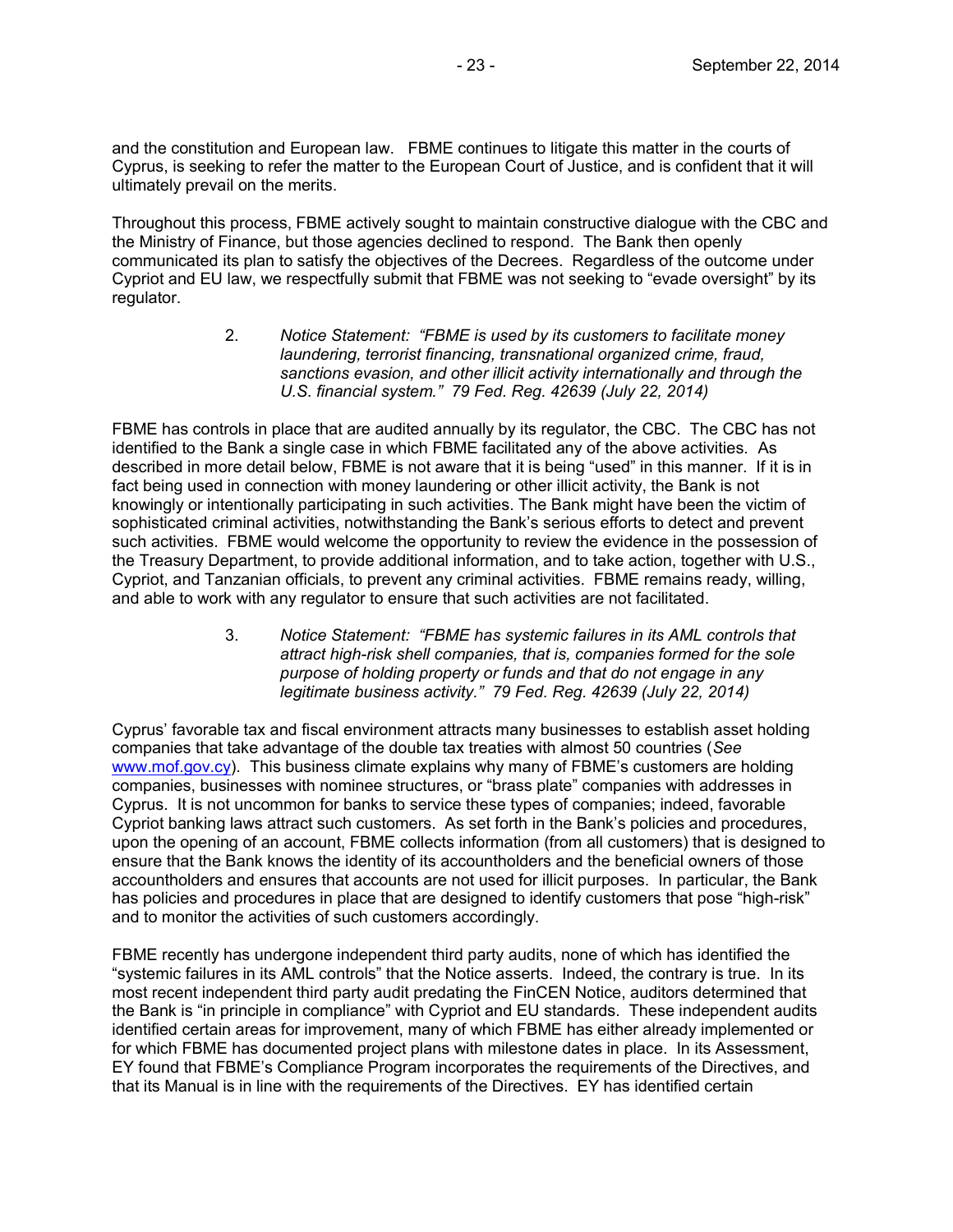enhancements related to documentation, training, and other processes, and FBME is committed to further strengthening its Program in accordance with these recommendations. However, EY's recommended enhancements to the Program are far from "systemic failures in its AML controls."

FBME has a documented record of cooperation with regulatory and law enforcement authorities. Cypriot regulatory and law enforcement authorities, as well as financial institutions in other countries with which FBME maintains correspondent relationships, on many occasions have requested information from FBME pertaining to certain customers, accounts, or transactions. FBME has cooperated fully and provided the requested information in a timely manner. FBME would be pleased to provide documentary evidence of such cooperation.

> 4. *Notice Statement: "FBME solicits and is recognized by its high-risk customers for its ease of use. FBME advertises the Bank to its potential customer base as willing to facilitate the evasion of AML regulations. Separately, FBME is recognized for the ease of its account creation. In September 2013, FBME's offshore bank account services were featured prominently on a website that facilitates the formation of offshore entities." 79 Fed. Reg. 42639, 42640 (July 22, 2014)*

FBME does not facilitate the evasion of AML regulations; the Bank has never advertised its willingness to do so. FBME regularly monitors the internet for any inaccurate or misleading claims which might be made about the Bank. As discussed below in section II.A.5, FBME demands – in writing and, when appropriate, through outside counsel – that inaccurate statements be removed from websites, but there are legal limits to what the Bank can do to prevent misstatements by third parties. Thus, FBME cannot always ensure that the false statements are removed.

Indeed, in contrast to the statement in the Notice, FBME has a reputation among prospective clients and third party introducers for being particularly stringent relative to other banks both in Europe and particularly in Cyprus in its on-boarding of new customers and processing of payments. The Bank routinely receives complaint letters from customers and third party introducers bemoaning the stringent guidelines to which FBME adheres and its unwillingness to expedite account openings. FBME also works to the best of its ability to ensure that contrary messages are not advanced in any forum.

The Bank primarily markets itself to third party introducers at professional conferences and relies upon personal introductions through existing relationships. As part of its "Business Introducer Agreement" with third party introducers, FBME insists that such introducers obtain the Bank's prior written approval before using its name in any materials. The Bank enforces this rule and sends third party introducers letters demanding the removal of any unapproved advertising, regardless of the content.

FBME does limited advertising to the general public, such as posting signage at Larnaca airport in Cyprus and through its extensive local Corporate Social Responsibility program. FBME's promotional materials do not advertise the Bank's ease of use or evasion of regulations. Marketing materials primarily emphasize benefits related to the Bank's extensive international banking experience, and highlight its international network of correspondent banks, multi-lingual personnel, expanded working hours for different global markets, and geographically diverse client base. Besides its focus on international accessibility, FBME's promotional materials also emphasize a strong customer focus with individualized attention, a history of high liquidity, cutting-edge services, confidentiality, collaboration, and the benefits of a Cypriot presence, such as low corporate tax rates,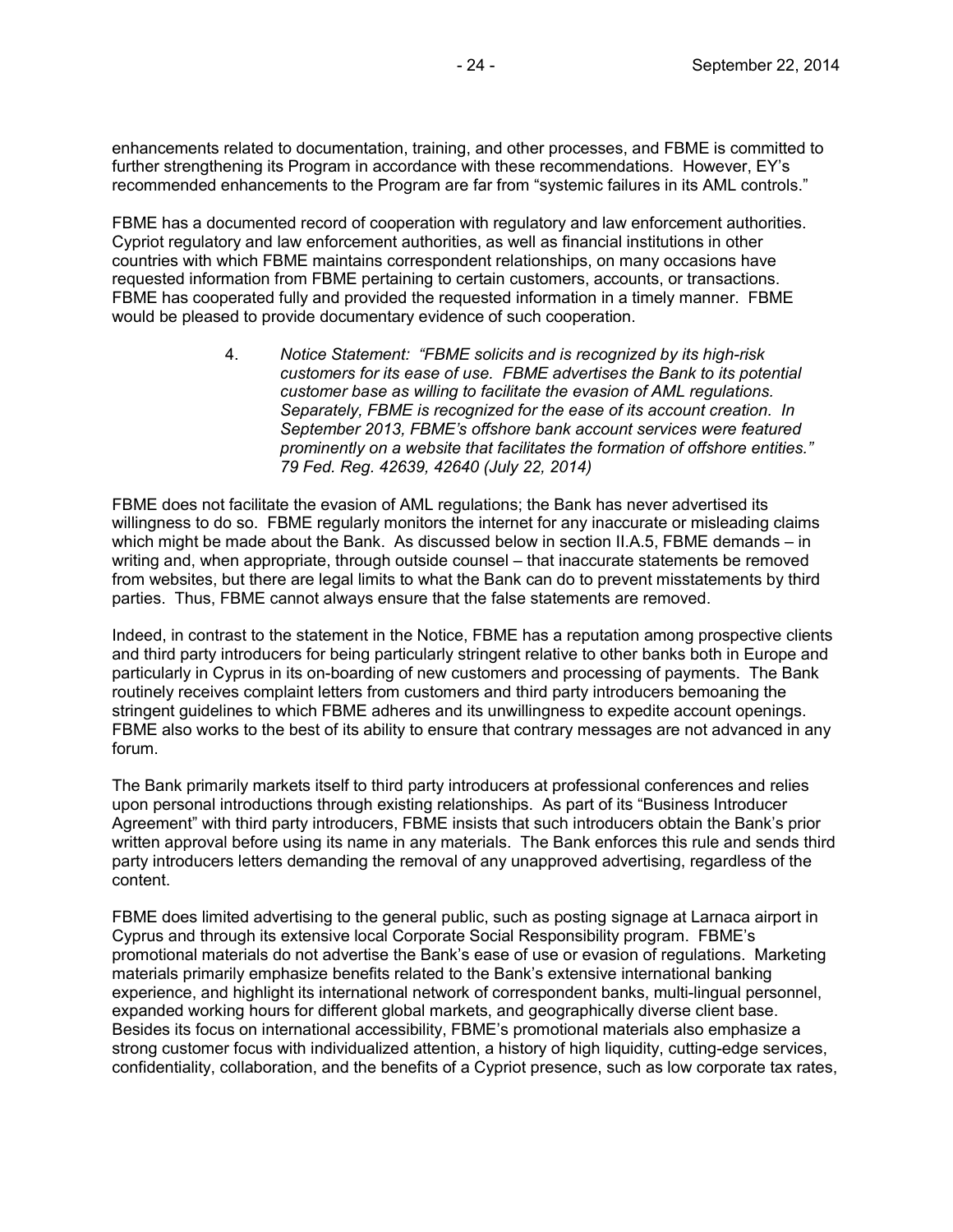an EU regulated banking environment, and its strategic geographic location between Europe, Asia, the Middle East, and Africa.

> 5. *Notice Statement: "FBME is also popular with online gamblers, particularly U.S. gamblers that seek to engage in unlawful internet gambling. One website that encourages the opening of offshore bank accounts to gamble online notes that FBME in Cyprus is '[a]nother Europe-based bank [we've] found particularly easy to deal with.'" 79 Fed. Reg. 42639, 42640 (July 22, 2014)*

The Notice accurately quotes this misstatement by an unauthorized third party on a website unaffiliated with FBME. But the Notice fails to acknowledge that in January 2008, FBME identified this false statement and took action on multiple occasions to eliminate it. In fact, as explained in detail below, FBME has a documented record of opposing these sorts of misstatements because of the damage they do to the Bank's reputation.

Although FBME cannot control all the misstatements of others, it consistently seeks the removal of any false, maligning statements about the Bank that third parties publish on the internet. The Bank regularly searches the internet for references to FBME and sends letters requesting the removal of false statements to the parties who make or maintain them. Some examples of the Bank's efforts in this regard are as follows:

- With respect to the statement quoted in the Notice, FBME identified this statement in January 2008 and sent a letter to the website host on January 31, 2008, requesting the reference to FBME be removed. FBME's letter provided, "The statement regarding 'FBME Bank of Cyprus' is not accurate and since our name is mentioned in the article we are asking you to remove the reference to our name. Moreover, it is particularly harmful to FBME because FBME is being portrayed on this website as an institution participating in a gambling activity." The website making this statement, www.blackjackforumonline.com/Complete\_Guide\_to\_Offshore\_Bank\_Accounts.htm, is unaffiliated with FBME. It is worth noting that FBME was not the only bank attacked in the statement. Identical allegations were made against five other banks alongside FBME.
- On January 31, 2008, FBME sent a letter to GoDaddy.com, the company that hosts blackjackforumonline.com, and similarly requested the removal of the false and defamatory statements on this website.
- On January 31, 2008, FBME sent a nearly identical letter to Domains by Proxy Inc. regarding its website. Despite FBME's efforts, the statement about FBME was never edited or removed.
- In 2010 and 2011, FBME sent several similar letters to the owners of a website entitled searchnfindarticles.com regarding false and defamatory statements about FBME involvement in gambling activity.
- On August 3, 2012, FBME sent letters to two UK companies (a website and a website host company) requesting the removal of an article referencing FBME on the grounds that it was "inaccurate, misleading, and posted without [FBME's] authority" from www.armadaboard.com.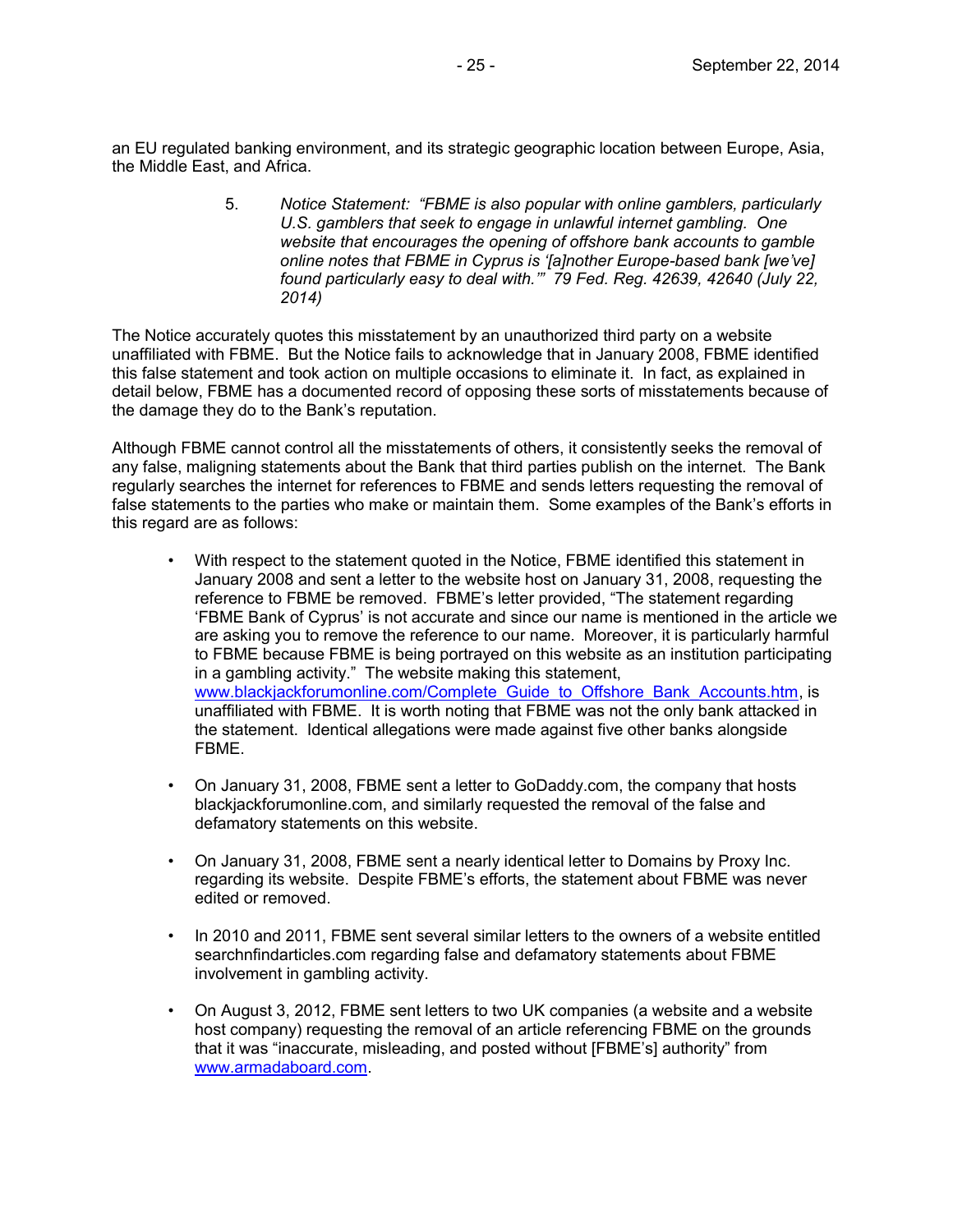- In October 2012, FBME's external counsel in the UK sent a Letter of Claim to the owner of the website www.cityclub-casino.com, Imperial e-club Limited in Antigua, its service provider, Paragon Internet Inc. in Canada, and its host, WebFusion Internet Solutions in the UK, threatening legal action if false statements instructing customers to wire money to an FBME account were not removed. The fund transfer related to the commencement of online gambling, and the stated recipient of the funds had not been an FBME accountholder since 2004.
- In October 2013, FBME sent letters to two Russian companies (a website and a website host company) demanding removal of false and defamatory statements from http://bankir.ru.
- On May 27, 2014, FBME sent a letter to GoDaddy.com regarding an unauthorized advertisement of a card purportedly owned by FBME.
- On June 11, 2014, FBME sent letters to two UK companies (a website and a website host company) demanding removal of defamatory statements from the website www.cypriot.org.uk.

Whenever FBME uncovers inaccurate or potentially defamatory information about it on third party websites, the Bank sends letters requesting that the entity remove the false information. In many cases, these letters have resulted in removal of the inaccurate mention of FBME from the website. If the websites do not remove the inaccurate information, FBME considers its options on a case-bycase basis. FBME regularly works with internal and external legal counsel with regards to these situations and has obtained legal opinions to aid in these decisions. In certain instances, FBME has pursued the matters in courts (both in Cyprus and abroad); however, the Bank often faces limitations to its ability to require the removal of these statements.

> 6. *Notice Statement: "FBME facilitated transactions for entities that perpetrate fraud and cybercrime against victims from around the world, including in the United States. For example, in 2009, FBME facilitated the transfer of over \$100,000 to an FBME account involved in a High Yield Investment Program ("HYIP") fraud against a U.S. person." 79 Fed. Reg. 42639 (July 22, 2014)*

FBME did not knowingly facilitate this transfer. To the contrary, in May 2009 FBME identified the relevant transactions as suspicious and made appropriate inquiries, consistent with its KYC policy, to understand the nature and purpose of the transfer, the relationship of the parties, and the business activities of the remitters. The client provided information sufficient to establish the apparent legitimacy of the transactions.

However, in July 2010, FBME received notification from another bank that a July 2010 transfer to the same client was fraudulent. Upon receiving this notice, FBME immediately froze the account. FBME conducted an investigation and concluded that the client may have been involved in fraudulent activities. Accordingly, FBME filed an STR on the transfer with MOKAS, and it kept the account frozen. In 2014, FBME delivered the frozen funds to the victim's lawyer's account in compliance with a court order. FBME has been required by law to maintain the account, keeping the remaining funds frozen due to pending litigation. At the conclusion of the litigation, FBME will disburse the funds in compliance with any court order that may be issued and close the account.

FBME has not willingly or knowingly associated itself with criminals or permitted known criminals to open accounts with FBME. In fact, the Bank has in place a Fraud Task Force Group ("FTG"),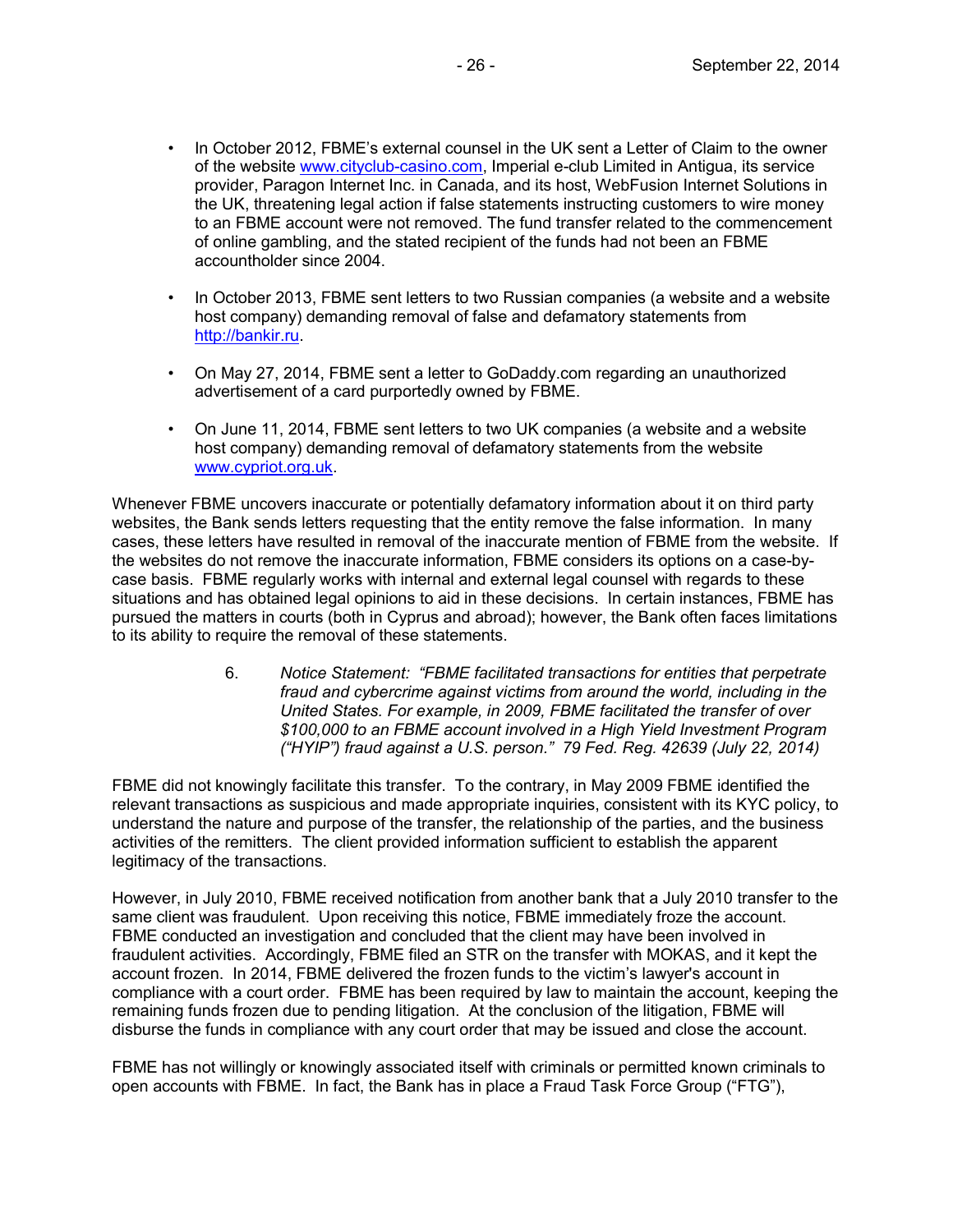consisting of the Group Head of Compliance, Group Head of Audit, Legal Counsel, Group Head of Operations, Head of Customer Services and Business Development, and Head of Risk. The FTG is focused on fraud perpetrated against the Bank and also receives updates about cases relating to fraud against Bank customers. The FTG educates all Bank departments about fraud risk indicators, as well as raises general awareness of potential fraud. The Bank is confident that its policies and procedures in place today permit the Bank to monitor customer activities in such a way as to detect illicit behavior.

## **B. Other Specific Statements regarding FBME**

The Notice contains a number of other statements regarding specific transactions involving FBME. FBME in certain cases cannot respond directly to the cited examples without more specific information from the Treasury Department. However, the Bank would be pleased to provide any additional information and assistance possible to U.S., Cypriot and Tanzanian officials in their investigations of criminal activity and enforcement of related laws.

## **C. Additional Section 311 factors**

According to Section 311 of the USA PATRIOT Act, the U.S. Government should consider, among other factors, the impact of the imposition of the fifth special measure upon the legitimate business activities of FBME. In its discussion of this factor, FinCEN notes that the "[l]egitimate activity at FBME's Cyprus branch is difficult to assess." FBME believes that a full assessment of its Compliance Program demonstrates that FBME's Cyprus branch is a legitimate member of the international banking community. Furthermore, the statements relied on by FinCEN in the Notice, including that FBME has a limited number of customers in Cyprus, that the Bank holds 90% of its assets in Cyprus or even that the Bank has a significant number of holding companies as customers in no way establish that the vast majority of FBME's customers do not use the Bank for legitimate business purposes.

FBME respectfully requests that the U.S. Government consider that FBME supports its customers' legitimate business activities and that the imposition of the fifth special measure will have a significant impact on the legitimate business activities of those customers and FBME itself. FBME's almost 10,000 customers make legitimate use of the Bank's services every day. And FBME's approximately 375 employees work hard to serve those customers in a reliable, compliant manner.

### **III. CONCLUSION**

FBME has sought to demonstrate in this public comment its strong commitment to compliance, its firm opposition to the use of the Bank for illicit purposes, and its unequivocal resolve to work in cooperation with its regulators and with FinCEN to prevent financial crime whenever and wherever possible. As demonstrated by the reviews of independent third parties, the Bank has substantially strengthened its Compliance Program over recent years, and it has implemented a Program that is in line with applicable regulatory requirements. FBME recognizes, however, that every compliance program – including its own – can be improved, and the Bank is entirely committed to continuing to enhance its Compliance Program to FinCEN's satisfaction. To this end, Hogan Lovells and EY are working with the Bank to implement all appropriate compliance enhancements. In light of all these facts, FBME respectfully requests that the Notice and NPRM be withdrawn.

We understand from representations made by Mr. May of your office that, upon conclusion of the comment period, FinCEN and the Treasury Department, in consultation with other agencies of the U.S. Government, will review all of the comments received. We also understand that we will